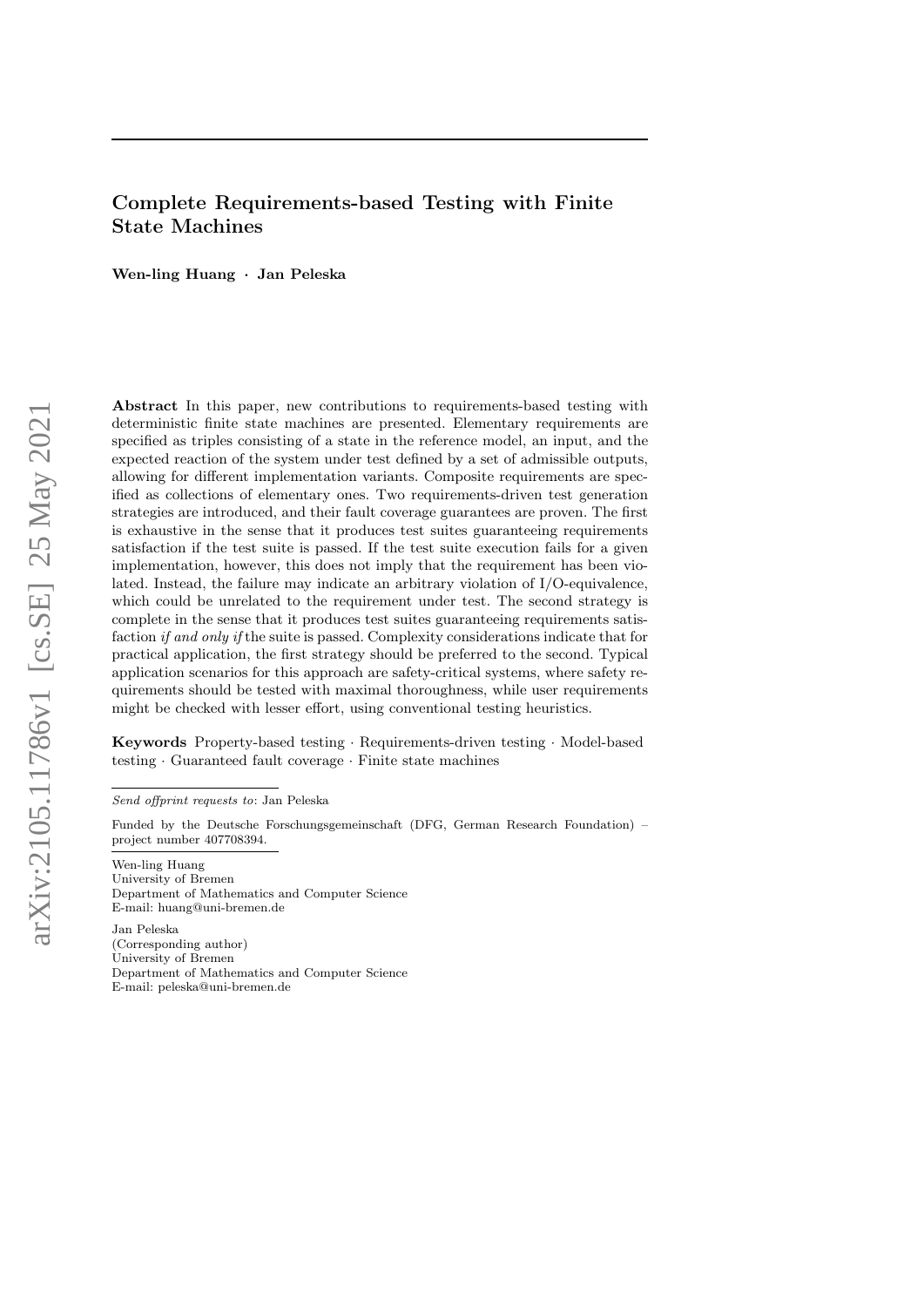# 1 Introduction

1.1 Background: Requirements-driven Model-based Testing

In model-based black-box testing of embedded control systems, test suites can be generated from models with two alternative objectives in mind. (1) The test suite could aim at uncovering conformance violations; typical conformance relations are interface language equivalence or refinement. It is assumed that the model captures the complete expected behaviour of the system under test (SUT). (2) Alternatively, test suites can be constructed to uncover violations of specific requirements in an implementation behaviour. To this end, the requirement has to be specified in addition to the model, using, for example, temporal logic or test scenario specifications. Another option is to use modelling languages like SysML [\[21\]](#page-27-0) allowing to relate requirements to behavioural or structural model elements, making it often unnecessary to add temporal logic or scenario specifications. Some requirements-driven test approaches advocate test generation from temporal logic formulas alone [\[39\]](#page-28-0), so that a behavioural model becomes unnecessary. This, however, has the disadvantage that formulas can only refer to interface variables, making the formulas quite complex to specify. With a behavioural model at hand, formulas can also refer to internal state variables, facilitating the expression of requirements [\[23\]](#page-27-1).

Objective (1) typically applies to protocol testing or any other domain where the model is sufficiently small to induce conformance test suites of acceptable size [\[20\]](#page-27-2). Objective (2) applies to domains where models are too large and too complex to perform conformance tests with acceptable size and sufficient test strength to uncover conformance violations. Moreover, development standards for safetycritical control systems typically require that testing should be requirementsdriven, so that a conformance testing approach that does not relate test cases to requirements would be inadmissible  $[30, 6]$  $[30, 6]$ . Finally, requirements-driven testing is the preferred approach to systematic regression testing: after changes to the implementation, the requirements affected by these changes are identified, and it is tested whether the modified SUT conforms to these requirements. This allows to avoid re-testing the whole test suite, which may be too time consuming, especially in HW/SW integration testing or system testing, where test executions need to be performed in physical time and cannot be sped up by using faster processors or performing them in parallel on many CPU cores, as is possible for software tests.

# <span id="page-1-0"></span>1.2 Main Contributions

In this article, two novel model-based requirements-driven test strategies are introduced, and their fault coverage guarantees are proven. Models are represented as deterministic finite state machines (DFSMs). We are aware of the fact that FSMs are not well-suited for modelling control systems with complex and large data types for interfaces and internal state variables. We have shown, however, that such systems may be abstracted to FSMs after having calculated state and input equivalence classes on the complex model which is interpreted, for example, as a Kripke Structure. Test suites with guaranteed fault coverage calculated for the FSM abstraction give rise to equivalence class tests with likewise guaranteed fault coverage for the complex system [\[13,](#page-26-1) [16\]](#page-26-2). These considerations motivate the study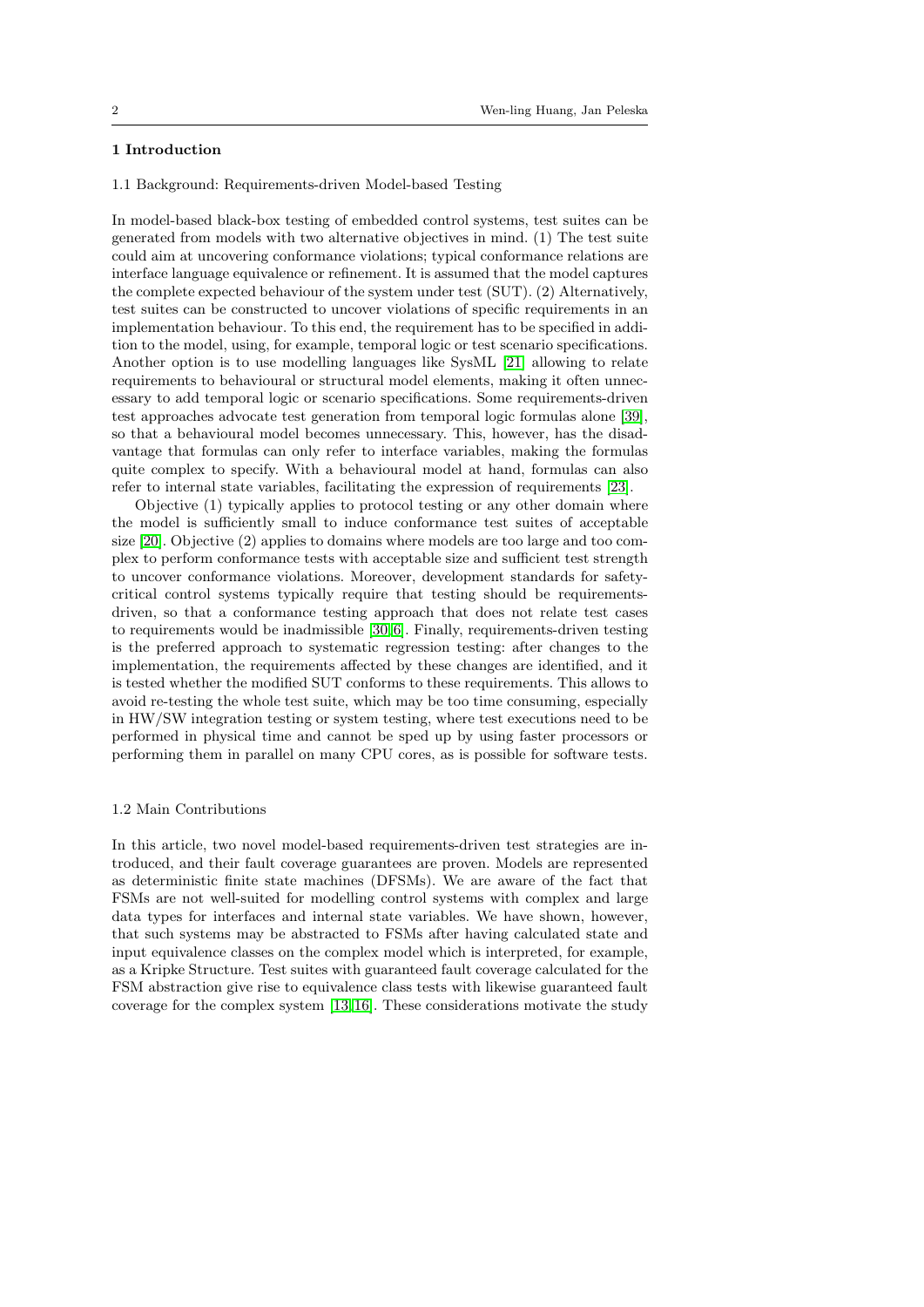of testing theories for finite state machines. We restrict ourselves to deterministic systems, since determinism is always required in the context of safety-critical control systems.

Elementary requirements are represented as triples  $R(q, x, Z)$ , where q is a state in the reference model,  $x$  is an input to the DFSM, and  $Z$  is a subset of the machine's output alphabet, representing the admissible outputs that may be produced by the SUT after having processed any input sequence leading the reference model into state q. A composite requirement is specified as a combination of elementary ones. It is easy to see that implementations whose true behaviour can be represented by a DFSM which is language-equivalent to that of the reference DFSM automatically fulfil all specified requirements.

The two strategies have the following characteristics.

- The first strategy is exhaustive in the sense that it provides test suites that imply requirements satisfaction when passed. When failed, the SUT is guaranteed to violate language equivalence, but it does not necessarily violate the composite requirement that is being tested. This approach is called exhaustive testing of (composite) requirements.
- The second strategy is complete in the sense that it provides test suites that are passed by the SUT if and only if it conforms to the specified requirement. When a test suite generated according to this strategy is failed, it is guaranteed that the SUT violates the requirement. On the other hand, these test suites do not uncover any violations of language conformance, if these violations are unrelated to the requirement. We call this approach complete testing of (composite) requirements.

Observe that the terms 'exhaustive' and 'complete' have been adopted from conformance testing, where a test suite is called 'sound' if it is passed by all conforming implementations, 'exhaustive' if non-conforming implementations will always fail at least one test case, and 'complete' if the suite is sound and exhaustive [\[35\]](#page-27-4).

The test suite sizes depend on the requirement and on the difference between the maximal number  $m$  of states assumed for the SUT and the (known) number of  $n$  of states in the minimised reference model. For the first strategy, a detailed evaluation shows that test effort reductions between 20% and 60% can be achieved in comparison to test suites generated to prove language equivalence. We explain why the second strategy is of significant theoretical value, but usually results in larger test suites and is of lesser practical value than the first.

The work presented here generalises previous publications [\[14,](#page-26-3) [15\]](#page-26-4), where requirements referred to outputs of different criticality only, but could not be linked to states and inputs of the reference model.

# 1.3 FSM Library

The test suites generated for the evaluation of the test strategies presented in this article have been calculated using the fsmlib-cpp library, an open source project programmed in C++. The library contains fundamental algorithms for processing Mealy Machine FSMs and a variety of model-based test generation algorithms. Download, contents, and installation of the library is explained in the lecture notes [\[24,](#page-27-5) Appendix B] which are also publicly available.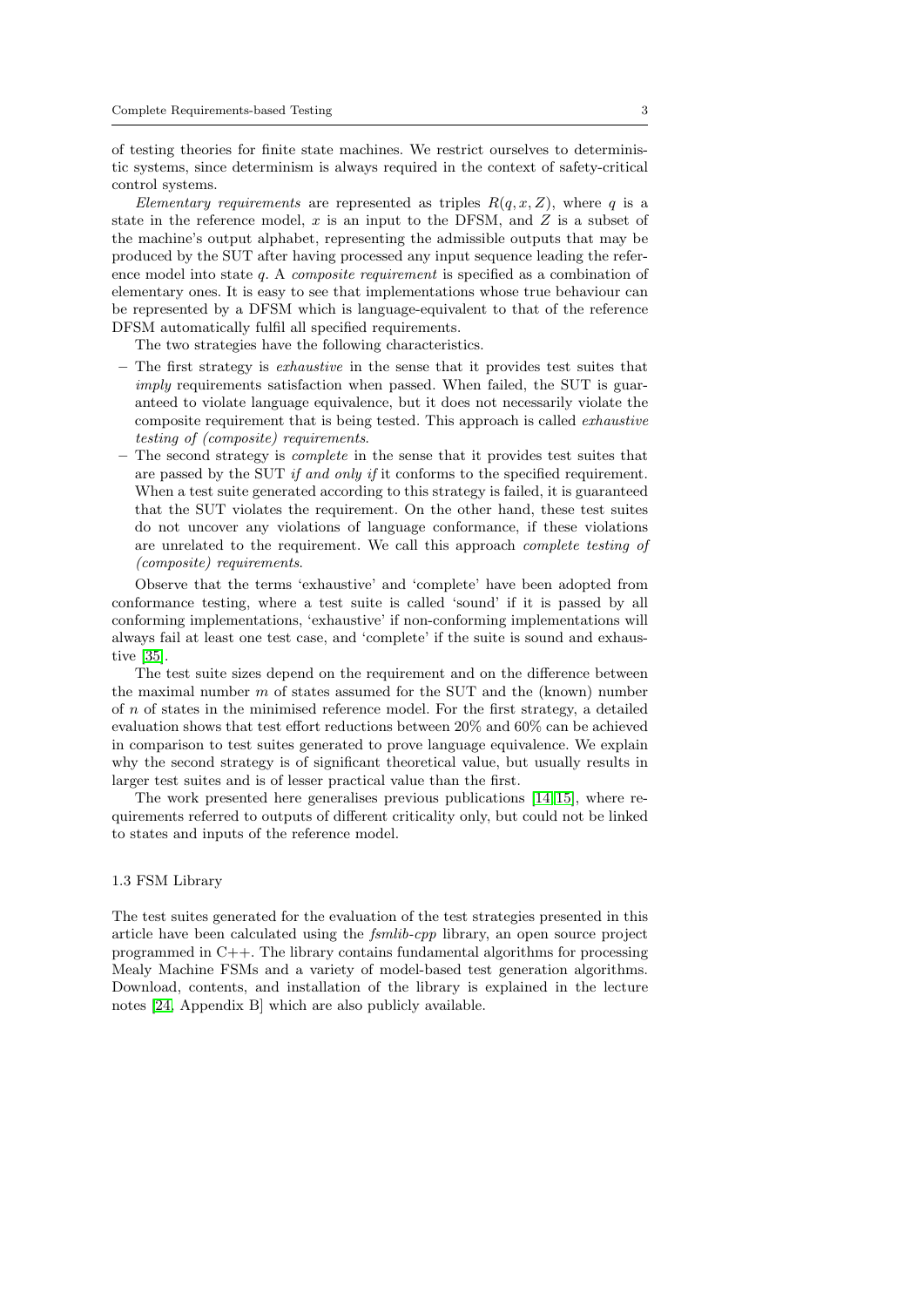# 1.4 Overview

In Section [2,](#page-3-0) basic definitions about finite state machines that are needed for the elaboration of results are presented. The notion of elementary and composite requirements is introduced in Section [3.](#page-4-0) The soundness of the concept is justified by proving that language equivalence can be alternatively expressed by composite requirements. In Section [4,](#page-7-0) we present two DFSM abstractions that are induced by our requirements notion and needed for the construction of complete test suites. In Section [5,](#page-9-0) a pass-relation for requirements-driven tests and the first main theorem about complete test suites implying requirements satisfaction are presented. The application of this main theorem to practical requirements-driven testing is illustrated and evaluated by means of several experiments in Section [6.](#page-12-0) In Section [7,](#page-17-0) the second main theorem yielding complete test suites to be passed by the SUT if and only if it fulfils the requirements is introduced and proven. The two test strategies are compared with respect to their complexity and to their practical value in Section [8.](#page-22-0) Section [9](#page-24-0) discusses related work, and Section [10](#page-25-0) presents a conclusion. In Appendix [A,](#page-28-1) it is explained how the test suites described in examples throughout the article can be re-generated using the fsmlib-cpp.

### <span id="page-3-0"></span>2 Basic Definitions

A finite state machine (FSM) is a tuple  $M = (Q, q, \Sigma_I, \Sigma_O, h)$  with finite state space Q, initial state  $q \in Q$ , finite input and output alphabets  $\Sigma_I, \Sigma_O$ , and transition relation  $h \subseteq Q \times \Sigma_I \times \Sigma_O \times Q$ . The specified inputs of a state  $q \in Q$  denote the set  $in(q)$  of input elements defined by  $in(q) = \{x \in \Sigma_I \mid \exists y \in \Sigma_O, q' \in Q :$  $(q, x, y, q') \in h$ .

The language  $L(q)$  of a state  $q \in Q$  is the set of all finite sequences  $\tau =$  $(x_1, y_1) \dots (x_k, y_k) \in (\Sigma_I \times \Sigma_O)^*$  for which states  $q_1, \dots, q_k$  satisfying

<span id="page-3-1"></span>
$$
(q, x_1, y_1, q_1) \in h, \dots, (q_{k-1}, x_k, y_k, q_k) \in h \tag{1}
$$

can be found. The empty sequence  $\varepsilon$  is also an element of  $L(q)$ . Sequence  $\tau$  is called an I/O-trace of q, and its length is denoted by  $|\tau| = k$ . Sequence  $\bar{x} = x_1 \dots x_k$ is called an *input trace*, and  $\overline{y} = y_1 \ldots y_k$  an *output trace*. The *language*  $L(M)$  of the FSM M is the language  $L(q)$  of its initial state. We also use the alternative notations  $\overline{x}/\overline{y}$  for  $\tau$  and  $x_i/y_i$  for  $(x_i, y_i)$  in  $\tau$ . Trace segments of some trace  $\tau$ from  $p^{th}$  element to  $q^{th}$  element are denoted by  $\tau^{[p\ldots q]}$ . If  $p < q$  as, for example, in  $\tau^{[1..0]}$ , this denotes the empty trace  $\varepsilon$ .

If  $L(M) = L(M')$ , the two machines are called  $I/O$ -equivalent or language equivalent; if  $L(M') \subseteq L(M)$ , the former is a reduction of the latter.

An FSM is deterministic, and the machine is called a DFSM, if and only if a pair  $(q, x) \in Q \times \Sigma_I$  is associated with at most one transition element  $(q, x, y, q') \in h$ . The FSM is called *completely specified* if and only if every pair  $(q, x) \in Q \times \Sigma_I$  is associated with at least one transition element  $(q, x, y, q') \in h$ .

For completely specified DFSMs, every pair  $(q, x) \in Q \times \Sigma_I$  is associated with exactly one transition element  $(q, x, y, q') \in h$ . In this case, the transition relation h can be represented by a transition function  $\delta: Q \times \Sigma_I \to Q$  and an output function  $\omega: Q \times \Sigma_I \to \Sigma_O$ , such that  $(q, x, y, q') \in h$  if and only if  $(q, x) \in Q \times \Sigma_I$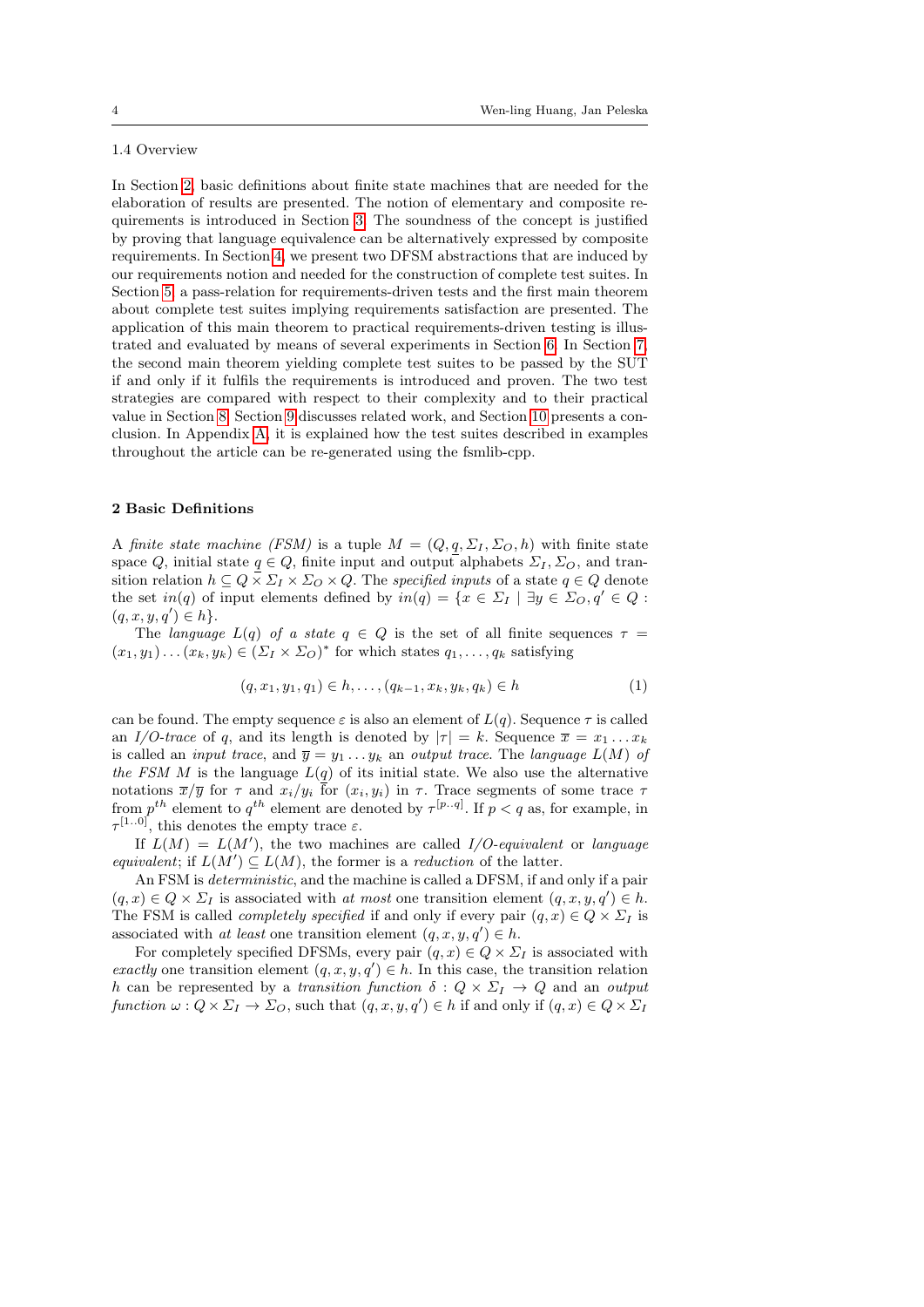and  $(q, x, y, q') = (q, x, \omega(q, x), \delta(q, x))$ . Transition functions and output functions can be extended to sequences of inputs in a natural way by setting

$$
\delta : Q \times \Sigma_I^* \to Q \qquad \qquad \omega : Q \times \Sigma_I^* \to \Sigma_O^*
$$
  

$$
\delta(q, \varepsilon) = q \qquad \qquad \omega(q, \varepsilon) = \varepsilon
$$
  

$$
\delta(q, x.\overline{x}) = \delta(\delta(q, x), \overline{x}) \qquad \qquad \omega(q, x.\overline{x}) = \omega(q, x) . \omega(\delta(q, x), \overline{x})
$$

An FSM is observable if and only if state, input and output uniquely determine the target state, that is, if the transition relation fulfils

$$
\forall (q, x, y, q'), (q, x, y, q'') \in h : q' = q''.
$$

DFSMs are automatically observable, and each nondeterministic non-observable FSM can be transformed to a language-equivalent observable one [\[18\]](#page-26-5).

The prime machine of a DFSM  $M$  is a DFSM  $M'$  with minimal number of states, such that M and M' have the same language.  $M'$  is uniquely determined up to isomorphism. The same holds for observable nondeterministic FSMs [\[34\]](#page-27-6).

For a DFSM M and a state  $q \in Q$ , an input trace  $\bar{x}$  of an I/O-trace  $\tau \in$  $L(q)$ ,  $\tau = \overline{x}/\overline{y}$ , leads to a uniquely determined target state  $q_k = \delta(q, \overline{x})$ , since there is exactly one state sequence  $q_1, \ldots, q_k$  and output trace  $\overline{y}$  satisfying [\(1\)](#page-3-1). We use notation  $q$ -after- $\bar{x} = q_k$ . Note that this is a partially defined operator, if the DFSM is not completely specified. We extend its domain with the empty input trace  $\varepsilon$  by setting  $q$ -after- $\varepsilon = q$ . We extend the -after- operator to set-valued right-hand side operands by setting  $q$ -after- $X = \{q$ -after- $\tau \mid \tau \in X\}$  for  $X \subseteq \Sigma^*$ .

A state cover of a DFSM M is a set  $V \subseteq \Sigma_I^*$  of input traces such that for each  $q \in Q$ , there exists a  $v \in V$  satisfying  $q$ -after- $v = q$ . In this article, it is always required that  $\varepsilon \in V$ , because the empty trace reaches the initial state, i.e.  $q$ -<u>after</u>- $\varepsilon = q$ . The following well-known lemma shows how a state cover can be constructed in  $\overline{a}$  very basic (though not optimal) way. It will be used in the proof of the main theorem.

<span id="page-4-1"></span>**Lemma 1** Let  $M = (Q, q, \Sigma_I, \Sigma_O, h)$  be an FSM over input alphabet  $\Sigma_I$  and output alphabet  $\Sigma_O$ . Let  $\overline{V} \subseteq \Sigma_I^*$  be a finite set of input traces containing the empty trace  $\varepsilon$ . Then either

- 1.  $q$ -after-V contains all reachable states, i.e.,  $q$ -after-V =  $q$ -after- $\Sigma_I^*$ , or
- 2.  $\overline{q}$ -after-(V ∪V. $\Sigma_I$ ) contains at least one additional state which is not contained in q-after-V, that is, q-after- $V \subsetneq q$ -after- $(V \cup V.\Sigma_I)$ .

*Proof* See, for example, [\[24,](#page-27-5) Lemma 4.2].

#### <span id="page-4-0"></span>3 Requirements

3.1 Requirements and Acceptable Deviations – Motivation

In this section, elementary requirements are introduced as assertions stating that specific transitions of the reference model need to be performed correctly, whenever the SUT resides in a state corresponding to the transition's source state in the reference model. While, just as in the case of conformance testing, the correct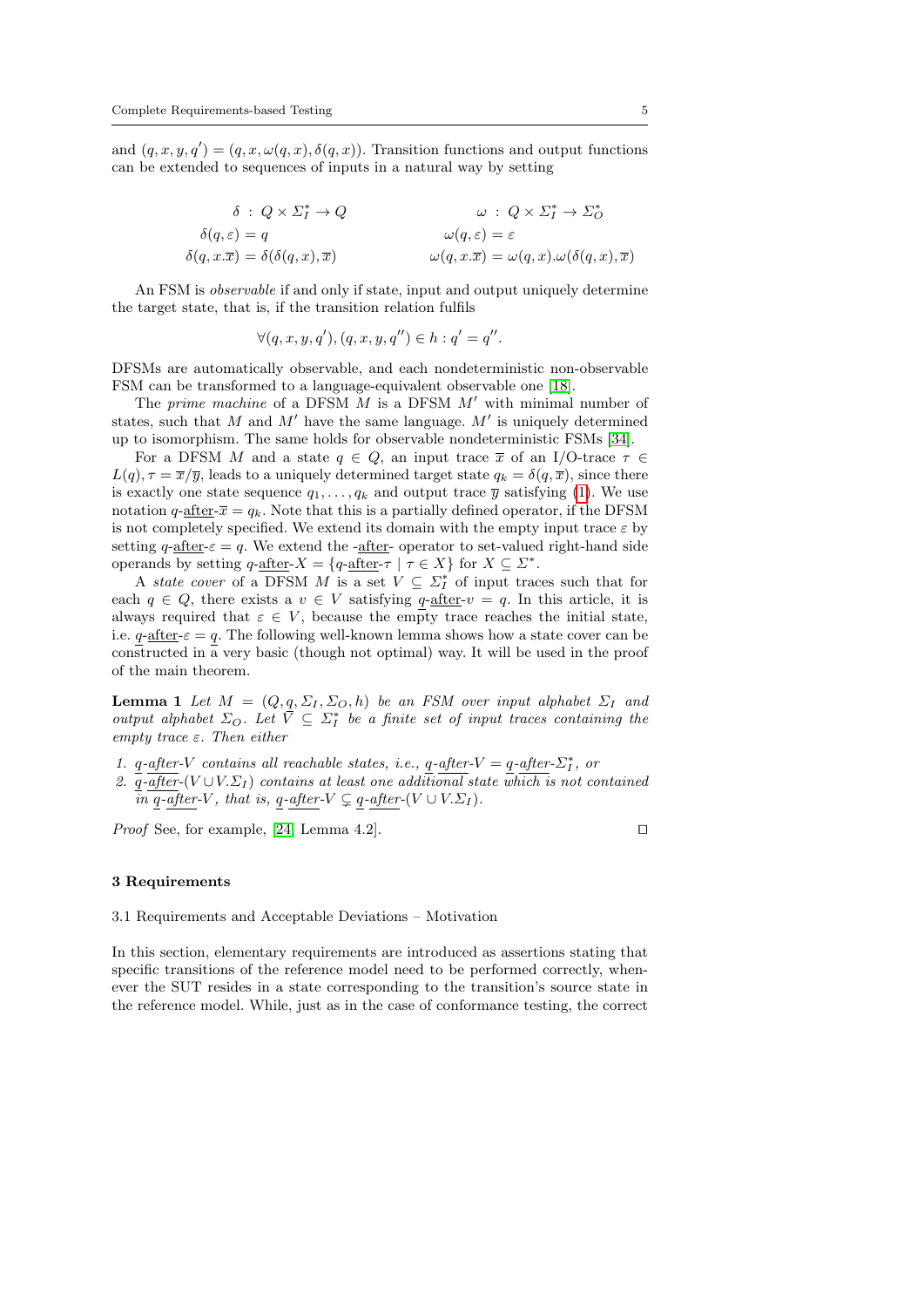behaviour is specified by the reference model, an acceptable deviation is also specified for each requirement. Such a deviation consists of a set of outputs that are considered as "harmless" for the specified state and input pair, though the correct output specified in the reference model is still the preferred result.

Example 1 Consider a speed monitor in a train that automatically triggers the service brakes when the train exceeds the admissible velocity. If the emergency brakes are triggered instead of the service brakes, this would be considered as an acceptable deviation: the safety goal to slow down the train will be reached even better than with the service brakes. Only the passenger comfort is reduced, since the emergency brakes are much harder than the normal ones. On the other hand, if the brakes are released instead of triggering them, this would lead to a safety violation and therefore be an unacceptable deviation.  $\Box$ 

The reason to introduce acceptable deviations is that the test effort can be reduced in a considerable way if (a) only critical requirements are tested with complete strategies, instead of using a complete conformance suite, and (b) we abstain from insisting on the exact behaviour specified in the reference model, as long as the resulting deviations are still acceptable.

3.2 Elementary Requirements, Acceptable Deviations, and Satisfaction

Formalising this intuitive concept, let  $M = (Q, q, \Sigma_I, \Sigma_O, h)$  be a reference model, represented by a deterministic, completely specified prime FSM with  $|Q| = n \geq$ 2. Let  $\omega_M$  :  $Q \times \Sigma_I \rightarrow \Sigma_O$  denote the output function of M. An elementary *requirement* is denoted by  $R(q, x, Z)$ , where

1.  $q \in Q$ , 2.  $x \in \Sigma_I$ , and 3.  $Z \subset \Sigma_O$ , such that  $Z \neq \Sigma_O$  and  $\omega_M(q, x) \in Z$ .

Output  $\omega_M(q, x)$  is called the *expected output*, and the outputs  $y \in Z - \{\omega_M(q, x)\}\$ are called acceptable deviations. The set Z is required to be a true subset of the output alphabet, because it would not make sense to specify a requirement where any output  $y \in \Sigma_O$  is considered as acceptable.

An elementary requirement  $R(q, x, Z)$  is fulfilled with acceptable deviations (written  $S \models R(q, x, Z)$ ) by some SUT  $S = (S, \underline{s}, \Sigma_I, \Sigma_O, h_s)$ , if, after any input trace  $\overline{x} \in \Sigma_I^*$  leading to q in the reference model, the input x given to S results in an output  $z \in Z$ . To formalise this notion, define

$$
\Pi(q) = \{ \overline{x} \in \Sigma_I^* \mid q\text{-after-}\overline{x} = q \};
$$

this is the (possibly infinite) set of all input traces reaching  $q$  in reference model  $M$ , when starting from the initial state  $q$ . Then specify

$$
S \models R(q, x, Z) \text{ if and only if } \forall \pi \in \Pi(q) : \omega_S(\underline{s}\text{-after}\text{-}\pi, x) \in Z. \tag{2}
$$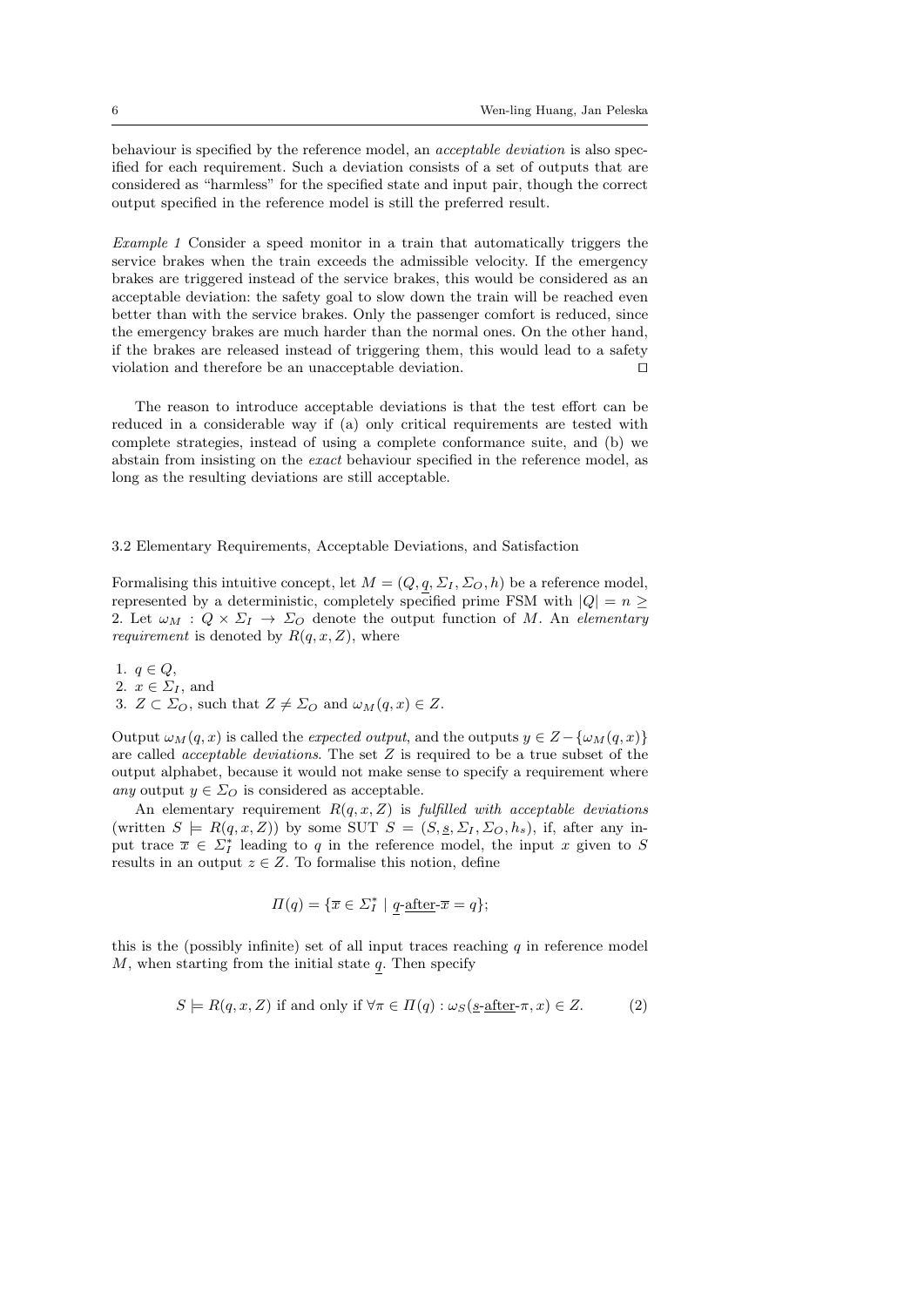# 3.3 Composite Requirements for DFSMs

A composite requirement R is written as a conjunction

$$
R \equiv R(q_1, x_1, Z_1) \wedge \cdots \wedge R(q_k, x_k, Z_k)
$$

of elementary requirements and interpreted in the natural way as

$$
S \models R \text{ if and only if } (S \models R(q_1, x_1, Z_1)) \land \cdots \land (S \models R(q_k, x_k, Z_k)).
$$

<span id="page-6-3"></span>This means that the SUT S fulfils each of the elementary requirements involved.

Example 2 As a running example, we will consider a reference model represented by the state machine M shown in Fig. [1.](#page-6-0) The initial state  $q_0$  is marked by a double circle. On  $M$ , we specify the composite requirement

$$
R \equiv R(q_0, a, \{0, 1\}) \wedge R(q_1, b, \{0, 2\}) \wedge R(q_2, a, \{0, 1\}).
$$

Consider an implementation with behaviour as modelled by the DFSM S in Fig. [2.](#page-6-1) The implementation is not language equivalent to  $M$ : for example,  $\omega_M(q_0, a.a. a) = 1.0.0$ , but  $\omega_S(s_0, a.a. a) = 1.0.1$ . However, the following example traces show that S might still fulfil R with acceptable deviation<sup>[1](#page-6-2)</sup>: (a) For sample input trace  $b.b \in \Pi(q_0)$ , we observe that  $\omega_S(s_0$ -after-b.b,  $a) = \omega_S(s_0, a) = 1$  $\omega_M(q_0, a) = \omega_M(q_0$ -after-b.b, a), so this result conforms to  $R(q_0, a, \{0, 1\})$  without any deviation. (b) For  $a.b \in \Pi(q_1)$ , we get  $\omega_S(s_0$ -after- $a.b, b) = \omega_S(s_1, b) = 0$  $\omega_M(q_1, b) = \omega_M(q_0 \text{-after-} a.b, b)$ , so this result also conforms to the applicable elementary requirement  $R(q_1, b, \{0, 2\})$  without any deviation. (c) For  $a.a \in \Pi(q_2)$ ,  $\omega_S(s_0$ -after-a.a, a) =  $\omega_S(s_0, a) = 1$ , whereas  $\omega_M(q_0$ -after-a.a, a) =  $\omega_M(q_2, a) = 0$ . But this deviation is still acceptable, since the applicable elementary requirement  $R(q_2, a, \{0, 1\})$  accepts both outputs 0 and 1.



<span id="page-6-0"></span>Fig. 1: Reference model M.

<span id="page-6-1"></span>Fig. 2: Implementation model S.

<span id="page-6-2"></span> $^{\rm 1}$  This will be established more formally in the consecutive sections, where a complete test strategy for checking the implementation's compliance to composite requirements is elaborated.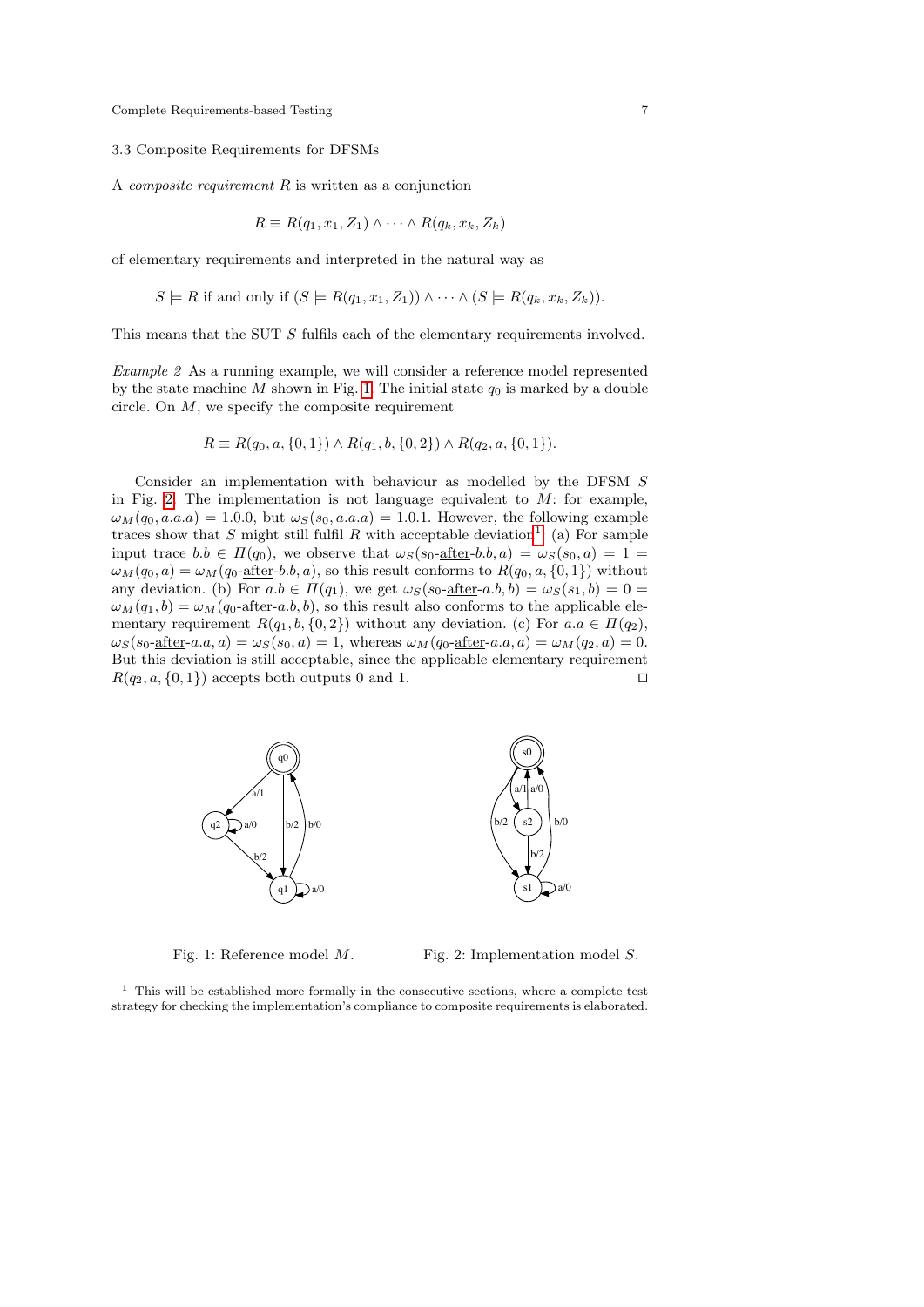3.4 Characterisation of Language Equivalence by Composite Requirements.

A "very large" composite requirement can be defined by stating that the SUT should conform to *every* transition of the reference model, without leaving any alternatives for the expected output. The following theorem states that this requirement exactly captures language equivalence.

<span id="page-7-1"></span>**Theorem 1** Let  $M = (Q, q, \Sigma_I, \Sigma_O, h_M)$  and  $S = (S, \underline{s}, \Sigma_I, \Sigma_O, h_S)$  be deterministic, completely specified prime machines over the same alphabet with output functions  $\omega_M$  :  $Q \times \Sigma_I \rightarrow \Sigma_O$  and  $\omega_S$  :  $Q \times \Sigma_I \rightarrow \Sigma_O$ , respectively. Define composite requirement

$$
R_{eq} = \bigwedge_{(q,x)\in Q \times \Sigma_I} R(q,x,\{\omega_M(q,x)\}).
$$

Then

$$
L(S) = L(M)
$$
 if and only if  $S \models R_{eq}$ .

*Proof* It is obvious that  $L(S) = L(M)$  implies  $S \models R_{eq}$ , since  $M \models R_{eq}$  by construction of  $R_{eq}$ . Therefore, we only need to show that  $S \models R_{eq}$  implies  $L(S) =$  $L(M)$ . Suppose  $L(S) \neq L(M)$ . Then there exists a shortest input sequence  $\overline{x} \in \Sigma_I^*$ such that  $\omega_S(s,\overline{x}) \neq \omega_M(q,\overline{x})$ , where  $\omega_S, \omega_M$  are the natural extension of the output functions to input sequences introduced in Section [2.](#page-3-0) Since  $\varepsilon \in L(M) \cap$  $L(S), |\overline{x}| \ge 1$  and  $\overline{x}$  can be written as  $\overline{x} = \pi.x$ , for some  $\pi \in \Sigma_I^*$  and  $x \in \Sigma_I$ . Then we have  $\omega_S(\underline{s}, \pi) = \omega_M(q, \pi) \wedge \omega_S(\underline{s}\text{-after-}\pi, x) \neq \omega_M(q\text{-after-}\pi, x)$ . Hence  $S \not\models$  $R(q\text{-after-}\pi, x, {\omega_M(q\text{-after-}\pi, x)}),$  and this elementary requirement is a conjunct of the composite requirement  $R_{eq}$ . Therefore,  $S \not\models R_{eq}$  follows.

#### <span id="page-7-0"></span>4 Requirements-driven DFSM Abstraction

Given a reference model M and associated elementary requirements  $R(q_i, x_i, Z_i)$ with  $i = 1, \ldots, k$  as introduced above, we will now introduce two abstractions  $M \to M_1 \to M_2$  that are needed to create test suites allowing to verify that an SUT S fulfils all  $R(q_i, x_i, Z_i)$  without having to test for the stronger property language equivalence.

- 1.  $M_1$  abstracts from concrete M-outputs by using sets of output events  $Z_i \subset \Sigma_O$ where requirement  $R(q_i, x_i, Z_i)$  is involved, and using the whole output alphabet  $\Sigma_O$  as *don't care symbol* to specify outputs unrelated to any requirement.
- 2.  $M_2$  is the prime machine of  $M_1$ . Note that  $M_1$  may be no longer minimal, since some M-states may not be distinguishable anymore due to output abstraction.

#### 4.1 Construction of M<sup>1</sup>

Let  $* = \Sigma_O$  denote the *don't care symbol* specifying that "any output is allowed" in certain situations. Define  $\Sigma'_{\mathcal{O}} = \{*, Z_1, \ldots, Z_k\}$  as the new output alphabet of a completely specified, deterministic abstraction  $M_1$  with state space  $Q$ , initial state q, input alphabet  $\Sigma_I$ , and output and transition functions specified as follows.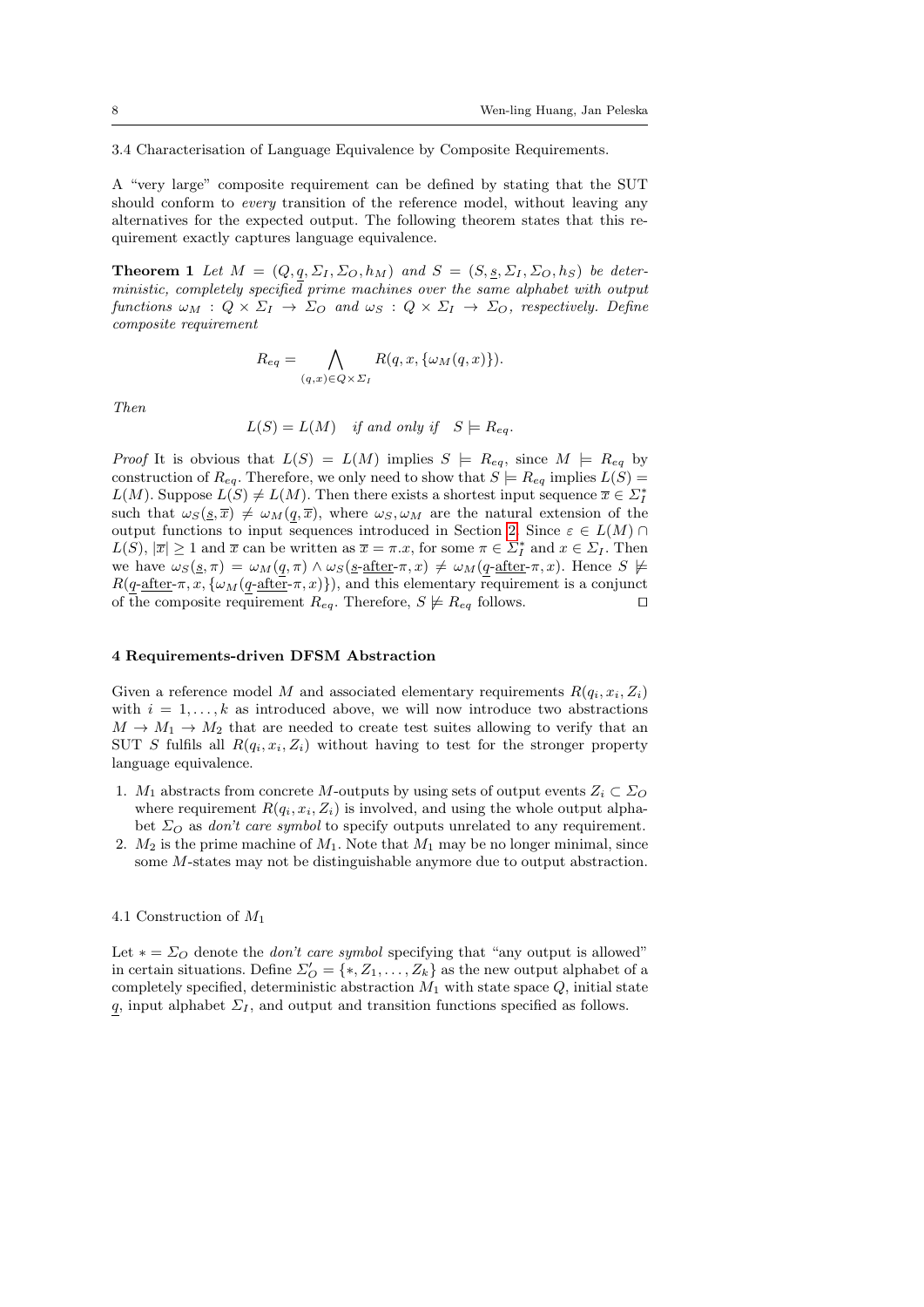1. The transition function  $\delta_{M_1}$  of  $M_1$  coincides with that of M, that is,  $\delta_{M_1} = \delta_M$ .

2. The output function  $\omega_{M_1}$  of  $M_1$  is defined by

$$
\omega_{M_1}(q_i, x_i) = Z_i \qquad \text{for } i \in \{1, \dots, k\} \qquad (3)
$$

$$
\omega_{M_1}(q, x) = * \qquad \text{for } (q, x) \in Q \times \Sigma_I \setminus \{(q_1, x_1), \ldots, (q_k, x_k)\} \qquad (4)
$$

By construction,  $M_1$  abstracts all outputs related to elementary requirements  $R(q_i, x_i, Z_i)$  to  $Z_i$  and all outputs that are unrelated to any requirement to  $*$ . Being unrelated to any requirement means that the (state,input)-pair  $(q, x)$  occurring in the original transition  $(q, x, y, q') \in h$  differs from all  $(q_i, x_i)$  used in the specification of some requirement  $R(q_i, x_i, Z_i)$ .

#### <span id="page-8-0"></span>4.2 Construction of M<sup>2</sup>

Let  $M_2$  be the prime machine of  $M_1$ . If  $\{q_1, \ldots, q_k\} = Q$  and  $(x_i, Z_i) = (x_i, Z_i)$ , for all  $i, j = 1, \ldots, k$ , then  $M_2$  contains only one state, otherwise,  $M_2$  contains at least two states. Denote the states in  $M_2$  by [q], which is the equivalence class of state  $q$  in  $M_1$  :

$$
[q] = \{q' \in Q \mid L_{M_1}(q') = L_{M_1}(q)\}\
$$

The transition relation of  $M_2$  is denoted by  $h_2 = \{([q], x, y, [q']) | (q, x, y, q') \in h_1\}.$ We have  $[q\text{-after-}\bar{x}] = [q]\text{-after-}\bar{x}$ , for any  $q \in Q$  and  $\bar{x} \in \Sigma_I^*$ , where the transition "-after-" from the left side is according to h and  $h_1$ , since  $M_1$  contains the same transitions of  $M$  up to the outputs. The "-after-" from the right side is according to  $h_2$ .

Let  $n' = |Q'| \ge 1$ . For any  $q_i, q_j \in \{q_1, ..., q_k\}$ ,  $[q_i] = [q_j]$  implies  $x_i/Z_i =$  $x_j/Z_j$ . Let  $q \in Q$  and suppose  $[q] = [q_i]$  for some  $i = 1, \ldots, k$ . Then  $(q, x_i, Z_i) \in$  $\{(q_1, x_1, Z_1), \ldots, (q_k, x_k, Z_k)\}\$ , because otherwise the output of  $(q, x_i)$  in  $h_1$  is  $*$ and  $* \neq Z_i$ , contradicting the fact that q and  $q_i$  are equivalent. Hence, from  $[q] = [q_i]$  follows  $q = q_j$  for some  $j = 1, \ldots, k$ . Define

$$
[\Pi(q_i)] = \bigcup_{j \in \{\ell \in \{1, ..., k\} \; | \; [q_\ell] = [q_i]\}} \Pi(q_j).
$$

This is the set of all input traces leading to states  $q_j$  in  $M$  that are equivalent to  $q_i$  in  $M_1$ .

Example 3 For the reference model M introduced in Example [2](#page-6-3) and the composite requirement R specified there, the abstracted machine  $M_1$  is depicted in Fig. [3.](#page-9-1) Its minimised machine  $M_2$  is shown in Fig. [4.](#page-9-2)  $\square$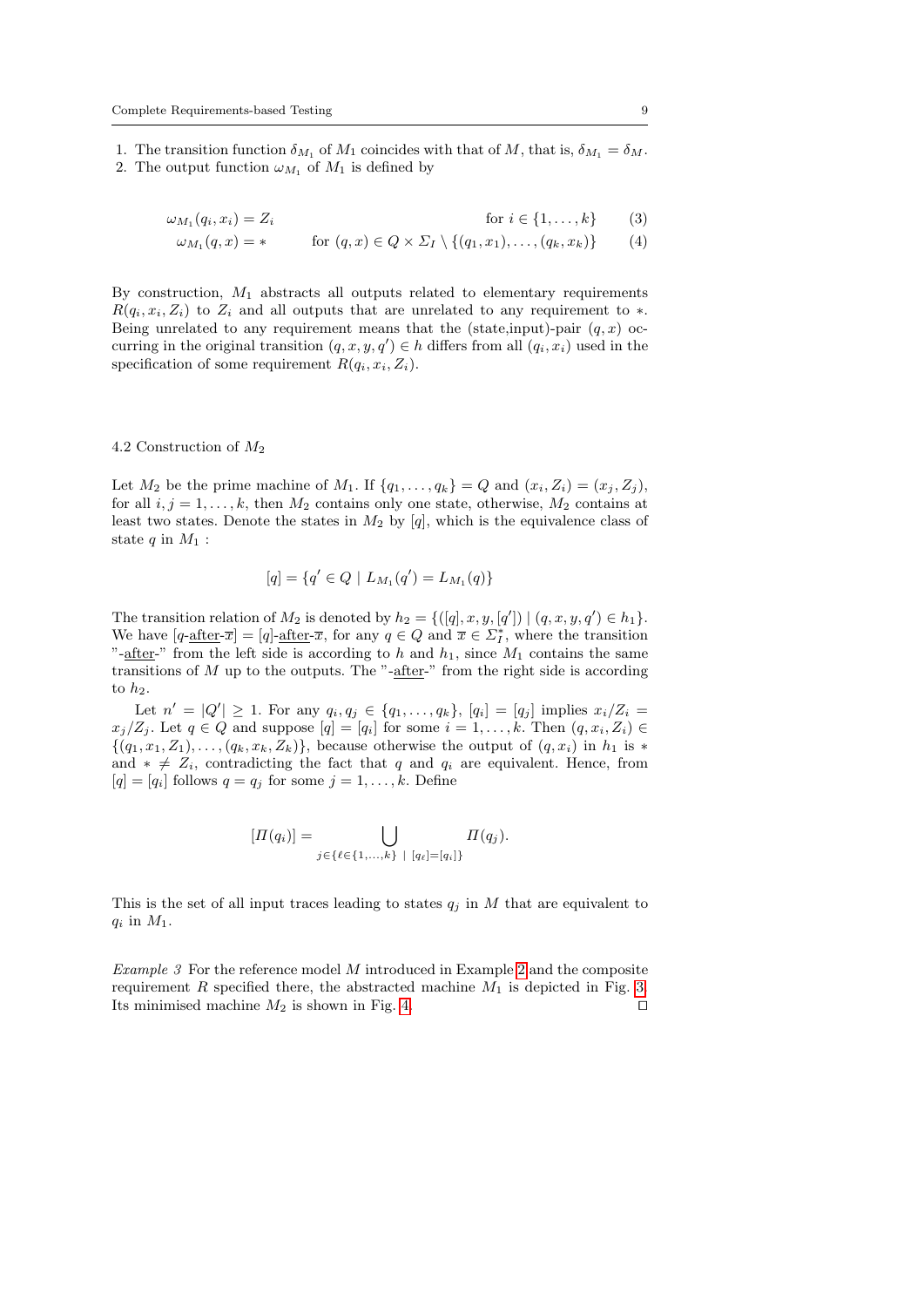

<span id="page-9-2"></span><span id="page-9-1"></span>Fig. 3: Abstraction  $M_1$  of reference model M from Example [2.](#page-6-3) Fig. 4: Minimised version of  $M_1$ .

## <span id="page-9-0"></span>5 Exhaustive Testing of Composite Requirements

5.1 Test Cases, Test Suites, and Pass Criteria

A test suite TS is a set of input traces  $\overline{x} \in \Sigma_I$ ; the latter are called test cases. The expected result associated with test case  $\bar{x}$  is the output trace  $\omega_M(q, \bar{x})$  calculated from the reference model. An implementation  $S = (S, \underline{s}, \Sigma_I, \Sigma_O, \overline{h}_S)$  passes test case  $\bar{x}$ , if and only if the associated outputs observed when running  $\bar{x}$  against S conform to the expected results. More formally,

$$
S \underline{\textbf{pass}} \underset{\to}{\longrightarrow} \overline{x} \text{ if and only if } \omega_S(\underline{s}, \overline{x}) = \omega_M(\underline{q}, \overline{x}).
$$

Implementation  $S$  passes the test suite  $TS$  if and only if  $S$  passes all test cases, that is,

$$
S \underset{\longrightarrow}{\text{pass}} \xrightarrow{\text{TS}} \text{ if and only if } \forall \overline{x} : \text{TS} : S \underset{\longrightarrow}{\text{pass}} \xrightarrow{\overline{x}}.
$$

We say that a test suite TS is exhaustive with respect to composite requirement  $R = R(q_1, x_1, Z_1) \wedge \cdots \wedge R(q_k, x_k, Z_k)$  if and only if

<span id="page-9-3"></span>
$$
S \nightharpoonup \text{pass}_{\Rightarrow} \text{TS} \Rightarrow S \models R. \tag{5}
$$

In the remainder of this section, we will construct a finite test suite  $TS$ ⇒. whose size depends on the reference model  $M$ , the (composite) requirement, and the assumed maximal number  $m$  of states in the implementation DFSM  $S$ . We will show that TS⇒ is exhaustive with respect to composite requirement  $R =$  $R(q_1, x_1, Z_1) \wedge \cdots \wedge R(q_k, x_k, Z_k)$  for the fault domain of completely specified, deterministic FSMs with at most m states.

Obviously, if S is I/O-equivalent to  $M$ , then S satisfies the composite requirement R. Hence, any SUT S, with  $S \not\models R$  will fail any complete test suite for fault model  $F = (M, \sim, D)$ , where  $S \in D$  and  $\sim$  is the language equivalence conformance relation. Therefore, any complete test suite for fault model  $F = (M, \sim, D)$ with  $S \in D$  satisfies the above two conditions. Our objective is to introduce a test strategy leading to fewer test cases than the well-known strategies for generating test suites checking language equivalence.

It should be emphasised that the expected results associated with each test case reject any deviation of the SUT from the outputs expected according to the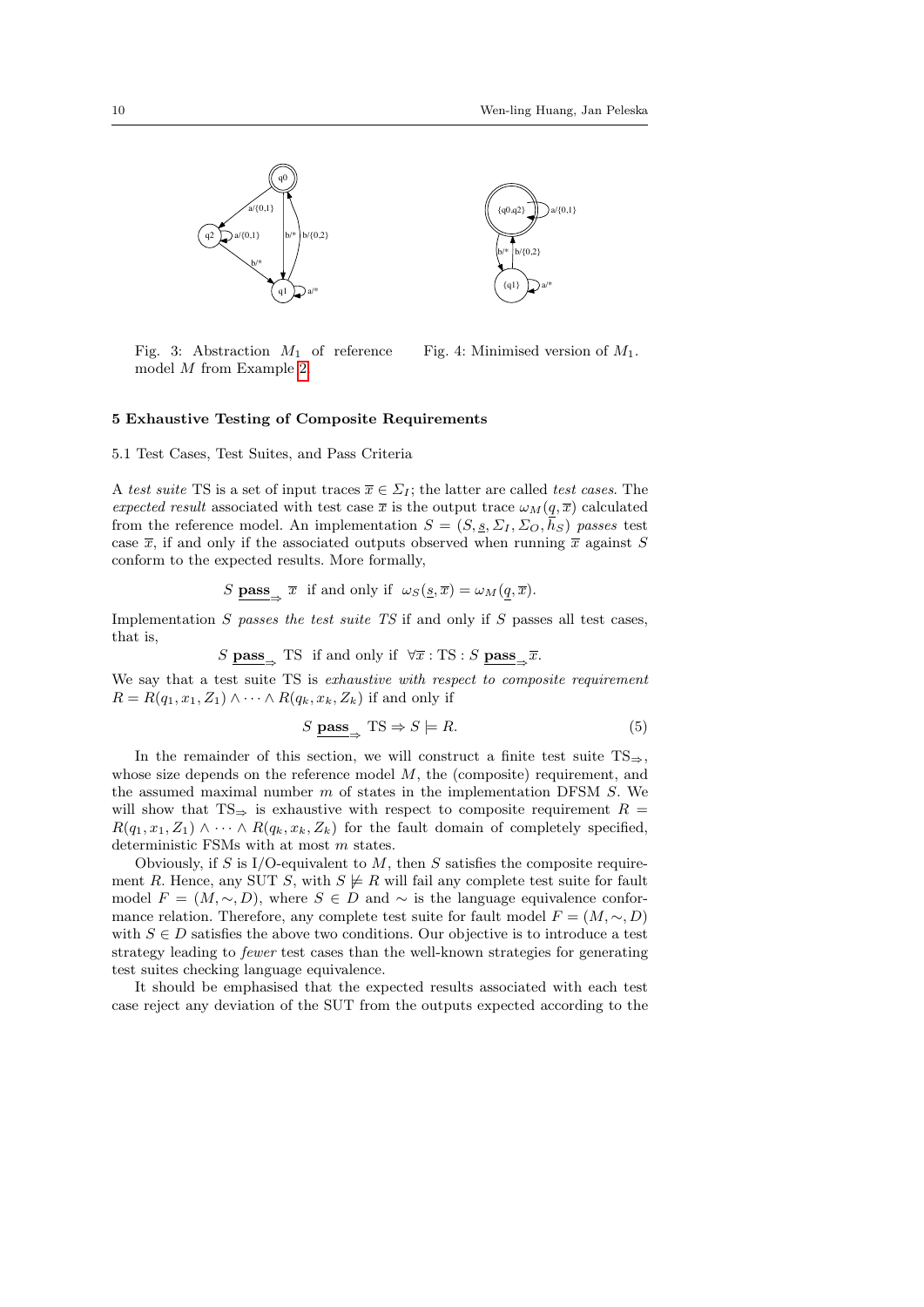reference model. Therefore, if S is in a state corresponding to some state  $q_i$  in M and reacts to input  $x_i$  with some output y which is in  $Z_i$  but which differs from the expected value  $\omega_M(q, x_i)$ , the test execution will fail. It will be illustrated below, however, that the introduction of admissible deviation  $y \in Z_i - \{\omega_M(q, x_i)\}\$  may lead to fewer test cases. This reduction comes at the cost that some violations of expected results may be overlooked; but it can still be guaranteed that these violations are always admissible deviations. For transitions that are not linked to any elementary requirement  $R(q_i, x_i, Z_i)$ , no guarantees are made whatsoever.

Moreover, note that according to condition [\(5\)](#page-9-3), failing the test suite does not necessarily imply that  $R$  is violated: the test suite may also fail because an erroneous output is uncovered which is unrelated to any elementary requirement in R. This conforms to our understanding of a "reasonably designed" test oracle. Any detected deviation in comparison to the reference model will lead to the test case to fail; it is just not guaranteed that  $all$  errors that are unrelated to  $R$  will be uncovered.

#### 5.2 Test Suite Construction

Let V,  $\varepsilon \in V$ , be a state cover of M. We define three auxiliary sets  $A, B, C$ containing pairs of input traces.

$$
A = V \times V \tag{6}
$$

$$
B = V \times V. \bigcup_{i=1}^{m-n+1} \Sigma_I^i \tag{7}
$$

$$
C = \{(\alpha, \beta) \mid \alpha \in \text{pref}(\beta), \alpha, \beta \in V. \bigcup_{i=1}^{m-n+1} \Sigma_I^i\}
$$
 (8)

For any  $\alpha, \beta \in A \cup B \cup C$ , define

$$
\Delta_M(\alpha, \beta) = \{ \gamma \in \Sigma_I^* \mid \omega_M(\underline{q} \text{-after-}\alpha, \gamma) \neq \omega_M(\underline{q} \text{-after-}\beta, \gamma) \} \tag{9}
$$

$$
\Delta_{M_1}(\alpha, \beta) = \{ \gamma \in \Sigma_I^* \mid \omega_{M_1}(q\text{-after-}\alpha, \gamma) \neq \omega_{M_1}(q\text{-after-}\beta, \gamma) \} \tag{10}
$$

(11)

The set  $\Delta_M(\alpha, \beta)$  contains all input traces distinguishing the states q-after- $\alpha$  and  $q$ -after- $\beta$  in M by yielding different output traces when applied to these states. Set  $\Delta_{M_1}(\alpha, \beta)$  contains all input traces distinguishing the states  $q$ -after- $\alpha$  and  $q$ -after- $\beta$  in  $M_1$ . Note that  $\Delta_M(\alpha, \beta)$  and  $\Delta_{M_1}(\alpha, \beta)$  may be empty, since  $q$ -after- $\alpha$ and q-after- $\beta$  are not necessarily distinguishable in M or  $M_1$ , respectively. For an arbitrary set  $P \subseteq \Sigma_I^* \times \Sigma_I^*$  of pairs of input traces, define  $P(M) \subseteq P$  and  $P(M_1) \subseteq P$  by

$$
(\alpha, \beta) \in P(M) \Leftrightarrow (\alpha, \beta) \in P \land \Delta_M(\alpha, \beta) \neq \emptyset \tag{12}
$$

$$
(\alpha, \beta) \in P(M_1) \Leftrightarrow (\alpha, \beta) \in P \land \Delta_{M_1}(\alpha, \beta) \neq \varnothing \tag{13}
$$

We will apply this notation to the sets  $A, B, C$  defined above:  $A(M)$ , for example, is the subset of all trace pairs  $(\alpha, \beta)$  from A whose target states  $q$ -after- $\alpha$  and  $q$ -after- $\beta$ , respectively, are distinguishable in M.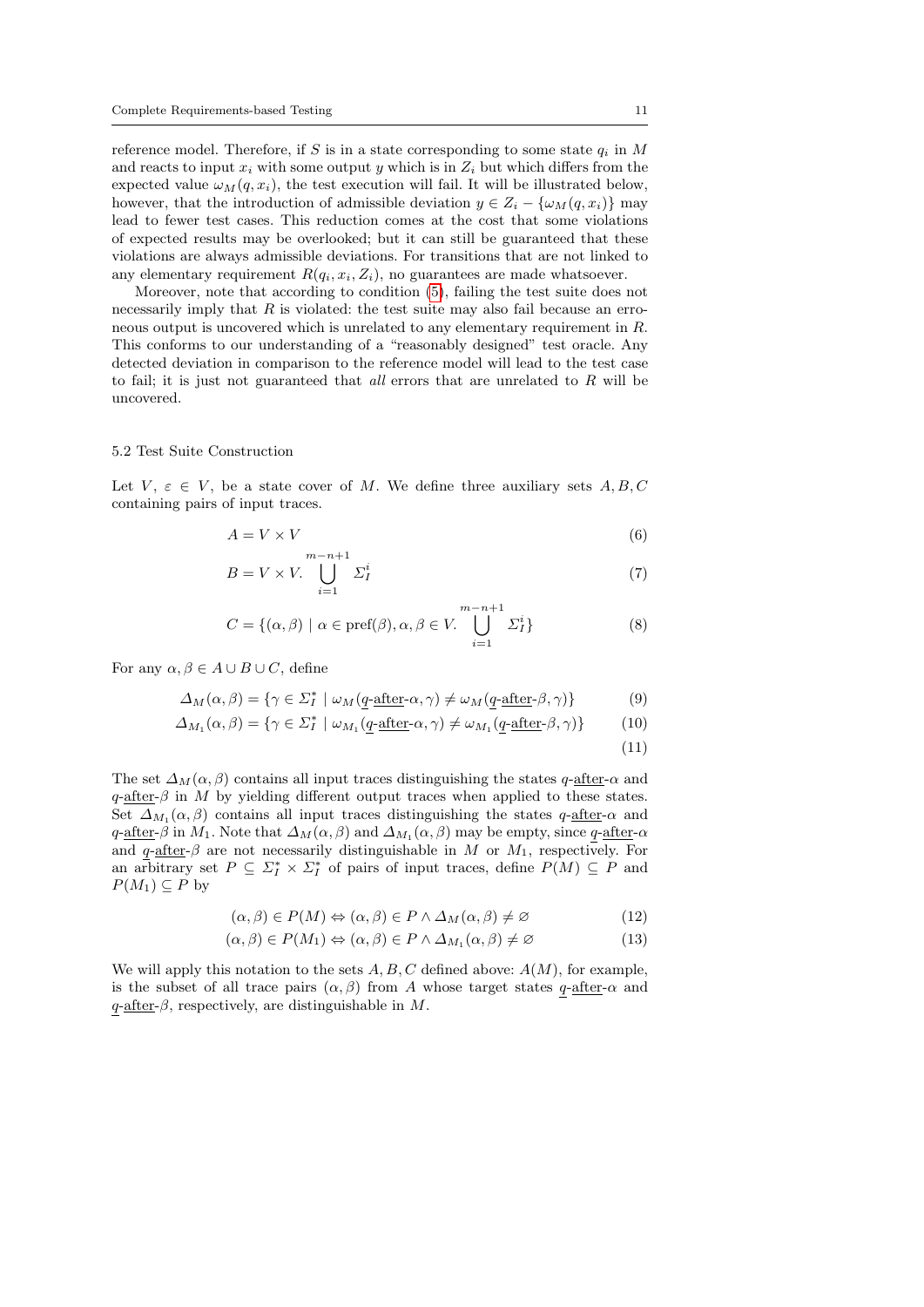#### 5.3 Main Theorem on Exhaustive Test Suites

The following main theorem shows that the criteria [\(14\)](#page-11-0) and [\(15\)](#page-11-1) suffice to guarantee that the test suite  $TS\Rightarrow$  is exhaustive.

<span id="page-11-3"></span>**Theorem 2** Let  $m > n$  be a positive integer. Let  $S = (S, s, \Sigma_I, \Sigma_O, h_s)$  be a minimal DFSM with  $|S| \leq m$ . Let  $TS_{\Rightarrow} \subseteq \Sigma_I^*$  be any test suite satisfying

$$
V. \bigcup_{i=0}^{m-n+1} \Sigma_I^i \subseteq TS_{\Rightarrow}, \text{ and} \tag{14}
$$

$$
\forall (\alpha, \beta) \in A(M) \cup B(M_1) \cup C(M_1) : \exists \gamma \in \Delta_M(\alpha, \beta) : \alpha. \gamma, \beta. \gamma \in TS_{\Rightarrow}
$$
 (15)

Then  $TS \Rightarrow$  is exhaustive for composite requirement  $R = R(q_1, x_1, Z_1) \wedge \cdots \wedge$  $R(q_k, x_k, Z_k)$ , that is,

<span id="page-11-1"></span><span id="page-11-0"></span>
$$
S \underline{\text{pass}}_{\Rightarrow} TS_{\Rightarrow} \Rightarrow S \models R.
$$

*Proof* Suppose S **pass** TS⇒. We first show that  $V \bigcup_{i=0}^{m-n} \Sigma_I^i$  is a state cover of S. Since V is a state cover of M and M is a prime machine, there are input traces  $\alpha.\gamma, \beta.\gamma$  in TS⇒ for each pair of the *n* states in Q, such that  $\alpha, \beta \in V$  and states q-after- $\alpha$  and q-after- $\beta$  are distinguished by  $\gamma$  in M. Since S passes these test cases, this also distinguishes n states in  $S$ . Since  $S$  has at most  $m$  states, Lemma [1](#page-4-1) can be applied to conclude that  $V \bigcup_{i=0}^{m-n} \sum_{I}^{i}$  reaches all states of S.

Suppose  $S \not\models R$ . Then there is some  $t \in \{1, \ldots, k\}$  with  $S \not\models R(q_t, x_t, Z_t)$ . Hence there exists  $\pi \in \Pi(q_t)$  with  $\omega_M(q$ -after- $\pi, x_t) \in Z_t$ , but  $\omega_S(q$ -after- $\pi, x_t) \notin$  $Z_t$ . Lifting these observations to the abstraction  $M_2$  introduced in Section [4.2,](#page-8-0) this induces the existence of input traces  $\pi_2 \in [H(q_t)]$  such that  $\omega_{M_2}([q]$ -after- $\pi_2, x_t)$  =  $Z_t$  and  $\omega_S(s$ -after- $\pi_2, x_t) \notin Z_t$ . Since  $\varepsilon \in V$ , each  $\pi_2 \in [\Pi(q_t)]$  can be structured as  $\pi_2 = v \cdot \tau$  with  $v \in V$  and  $\tau \in \Sigma_I^*$ . Let  $\tau$  be a shortest sequence such that

<span id="page-11-2"></span>
$$
\exists v \in V : v.\tau \in [H(q_t)] \land \omega_S(\underline{s}\text{-after-v}.\tau, x_t) \notin Z_t. \tag{16}
$$

Since  $S$  **pass**  $\Rightarrow$  TS $\Rightarrow$  and  $V \cup_{i=0}^{m-n+1} \Sigma_i^i \subseteq \text{TS}\Rightarrow$ , we have  $|\tau| \geq m-n+1$ , because otherwise, the input trace  $v.\tau.x_t$  would have been tested, and the test suite would have failed.

Let  $\tau_i = \tau^{[1..i]}, i \leq m-n+1$ . Then  $v.\tau_i \neq v.\tau_j$  for all  $i \neq j$ . Let  $V =$  $\{v_1, \ldots, v_n\}$ . Then  $v_i \neq v_j$  for  $i \neq j$ , since V reaches n different states in M. Suppose  $v_i = v.\tau_j$  for some i, j. Let  $\iota$  be the suffix of  $\tau_i$  with  $\tau_i \iota = \tau$ . Then  $v_i \cdot \iota = v \cdot \tau_j \cdot \iota = v \cdot \tau \in [H(q_t)],$  and  $|\iota| < |\tau|$ , a contradiction to the assumption that  $\tau \in \Sigma_I^*$  is a shortest sequence satisfying condition [\(16\)](#page-11-2). As a consequence, the set  $U = \{v_1, \ldots, v_n, v.\tau_1, \ldots, v.\tau_{m-n+1}\}\)$  contains  $m+1$  elements. Observe that  $U \subseteq TS_{\Rightarrow}$ , since all elements start with a  $v \in V$  and – if extended by some  $\tau_i$  – are followed by an input trace of length less or equal to  $m - n + 1$ .

Since S contains only m states, there exist  $\alpha \neq \beta \in U$  reaching the same state in S, that is, <u>s-after- $\alpha = s$ -after-β</u>. Assume that  $q$ -after- $\alpha$ ,  $q$ -after- $\beta$  are not equivalent in  $M_1$ . This would imply  $\{\alpha, \beta\} \subseteq A(M) \cup B(M_1) \cup C(M_1)$  and the existence of a distinguishing trace  $\gamma \in \Delta_M(\alpha, \beta)$  such that  $\{\alpha, \gamma, \beta, \gamma\} \subseteq TS_{\Rightarrow}$ (see [\(15\)](#page-11-1)). This would lead to a failed test execution, since  $\gamma$  cannot distinguish <u>s-after- $\alpha$ </u> = <u>s-after-</u> $\beta$ , but would lead to different outputs when applied to  $q$ -after- $\alpha$ and  $q$ -after- $\beta$ . This contradiction implies that  $q$ -after- $\alpha$ ,  $q$ -after- $\beta$  are equivalent in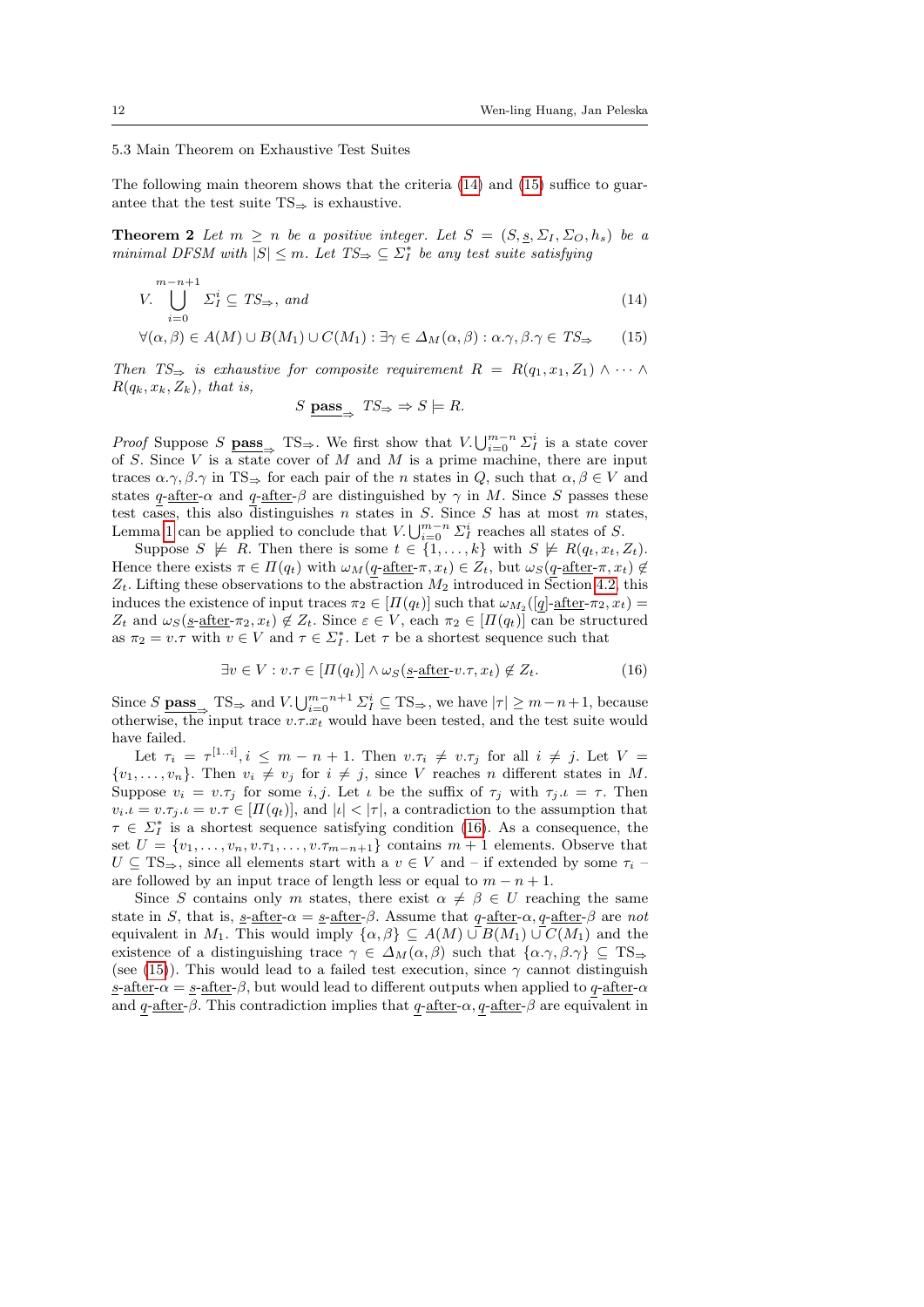$M_1$ . As a consequence,  $\{\alpha, \beta\}$  cannot be contained in V, since pairs from V always reach distinguishable states in  $M$ . Without loss of generality, we therefore assume that one of the cases (a)  $\alpha = v_i \in V, \beta = v.\tau_j$ , or (b)  $\alpha = v.\tau_i, \beta = v.\tau_j, i < j$ applies.

Let  $\iota$  be the suffix of  $\tau_j$  with  $\tau_j \cdot \iota = \tau$  (in the case  $j = m - n + 1 = |\tau|, \iota = \varepsilon$ ). Then  $\beta \mu = v \tau$ . Since q-after- $\alpha$ , q-after- $\beta$  are equivalent states in  $M_1$ , we obtain that q-after-β.ι and q-after-α.ι are equivalent states in  $M_1$ , hence  $\alpha.\iota \in [H(q_t)].$ Since  $\underline{s}\text{-after-}\beta = \underline{s}\text{-after-}\alpha$  in S, we conclude that  $\underline{s}\text{-after-}\beta.\iota = \underline{s}\text{-after-}\alpha.\iota$  and  $\omega_S(\underline{s}\text{-after-}\beta.\iota, x_t) = \omega_S(\underline{s}\text{-after-}\alpha.\iota, x_t) \notin Z_t$ . In the case  $\alpha = v_i \in V$ , we have  $|l| < |\tau|$ . For  $\alpha = v.\tau_i$ , we have  $\alpha \cdot \iota = v.\tau_i \cdot \iota$  and  $|\tau_i \cdot \iota| < |\tau|$ . Both cases contradict the assumption that  $\tau \in \Sigma_I^*$  is a shortest sequence satisfying condition [\(16\)](#page-11-2). This contradiction implies that S  $\underline{\text{pass}}$  TS⇒ and  $S \not\models R$  cannot both be true and completes the proof of the theorem.  $\Box$ 

Algorithms for creating test suites according to formulas [\(14\)](#page-11-0) and [\(15\)](#page-11-1) have been described in the original work [\[8\]](#page-26-6) and in [\[15\]](#page-26-4).

<span id="page-12-2"></span>*Example 4* Consider again reference model  $M$  and the (in black box testing practise unknown) implementation model S from Example [2.](#page-6-3) M is minimal and has  $n = 3$  states. Under the hypothesis that the minimised model of the true implementation behaviour also has  $m = 3$  states, the following test suite with 4 test cases has been calculated according to the rules [\(14\)](#page-11-0) and [\(15\)](#page-11-1).

## $a.a.b.a.b.b.b.a.b.b.b.a$

Applying this test suite to the implementation model  $S$  results in I/O-traces

$$
a.a.b/1.0.2, a.b.b/1.2.0, b.a.b/2.0.0, b.b.a/2.0.1
$$

These executions conform to the reference model  $M$ , so the implementation passes the suite. This shows that  $S \models R$  holds.

Applying the complete H-method to M and hypothesis  $m = n = 3$  results in 5 test cases. These comprise the ones calculated according to [\(14\)](#page-11-0) and [\(15\)](#page-11-1), adding a fifth test case  $a.a.a$ . This new test case reveals the fact that  $S$  is not language equivalent to M, since S produces  $a.a.a/1.0.1$  where  $a.a.a/1.0.0$  had been expected according to reference model M.

In Appendix [A,](#page-28-1) it is explained how these test suites can be automatically generated using the library fsmlib-cpp mentioned in the introduction.  $\Box$ 

# <span id="page-12-0"></span>6 Evaluation Using a Real-World Example

6.1 Fasten Seatbelt and Return-to-Seat Sign Control

The following experiment is a (slightly simplified) real-world example concerning safety-related and uncritical indications in an aircraft cabin<sup>[2](#page-12-1)</sup>.

A cabin controller in a modern aircraft switches the fasten seat belt (FSB) signs located above the passenger seats in the cabin and the return to seat (RTS)

<span id="page-12-1"></span> $2$  The application used in this experiment has been originally published in [\[15,](#page-26-4) Section 4.1]. The application description has been reproduced here in its original form, in order to make this article sufficiently self-contained.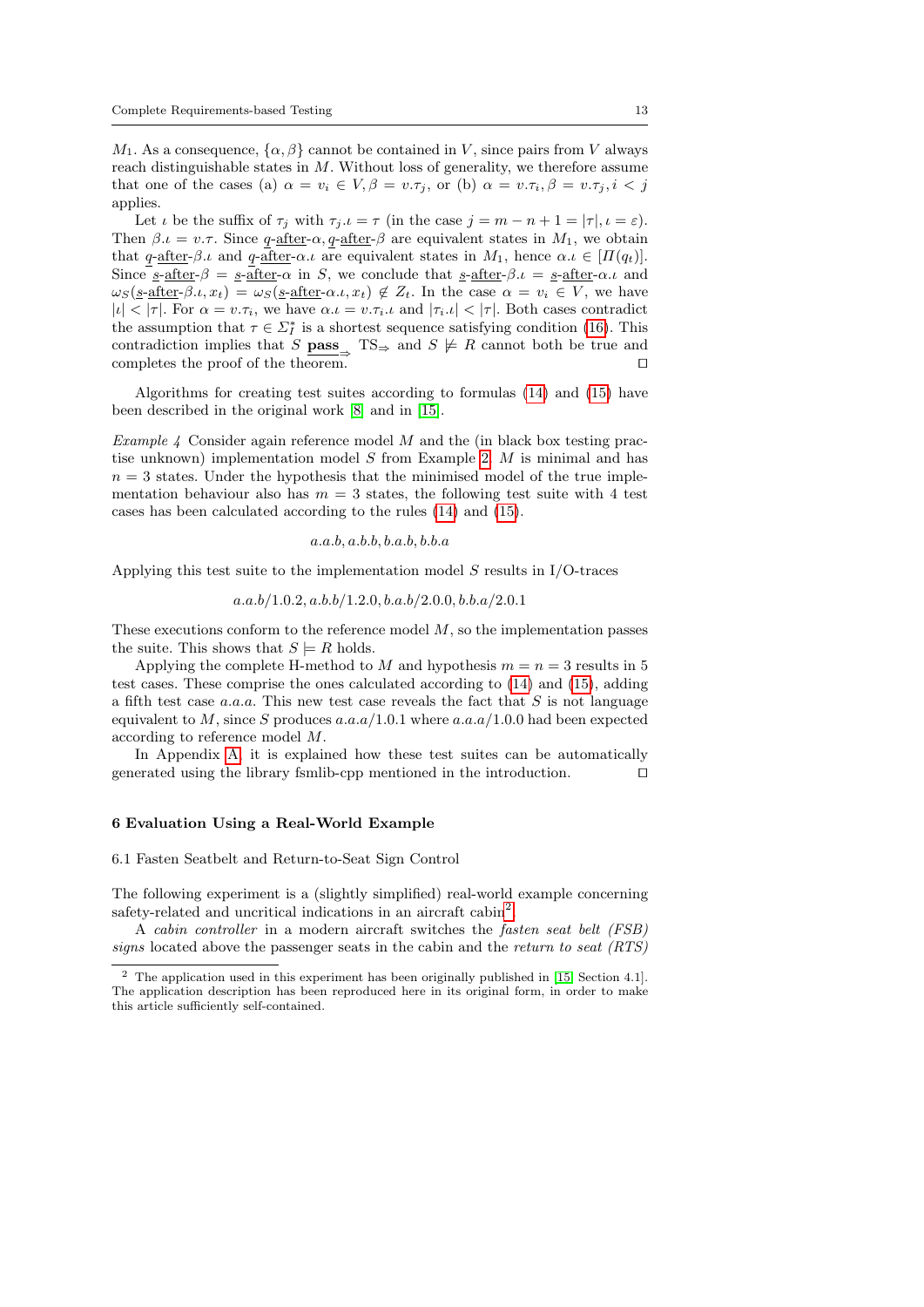|                | fO                  | f1                  | f <sub>2</sub>      | $_{\rm d1}$     | d0                  | $_{\rm e1}$     | e0                  | $\mathbf{a1}$          | a0                  |
|----------------|---------------------|---------------------|---------------------|-----------------|---------------------|-----------------|---------------------|------------------------|---------------------|
| $s_0$          | $s_0/\overline{00}$ | $s_1/\overline{11}$ | $s_2/\overline{00}$ | $s_3/10$        | $s_0/\overline{00}$ | $s_6/10$        | $s_0/\overline{00}$ | $s_{12}/\overline{00}$ | $s_0/\overline{00}$ |
| $s_1$          | $s_0/00$            | $s_1/11$            | $s_2/00$            | $s_4/10$        | $s_1/11$            | $s_7/10$        | $s_1/11$            | $s_{13}/11$            | $s_1/11\,$          |
| $s_{2}$        | $s_0/00$            | $s_1/11$            | $s_2/00\,$          | $s_{\rm 5}/10$  | $s_2/00$            | $s_8/10$        | $s_2/00$            | $s_{14}/11$            | $s_2/00$            |
| $s_3$          | $s_3/10$            | $s_4/10\,$          | $s_{5}/10$          | $s_3/10$        | $s_0/00$            | $s_9/10$        | $s_3/10$            | $s_{\rm 15}/10$        | $s_3/10$            |
| S <sub>4</sub> | $s_3/10$            | $s_4/10$            | $s_{5}/10$          | $s_4/10\,$      | $s_1/11$            | $s_{11}/10$     | $s_4/10$            | $s_{16}/10$            | $s_4/10$            |
| $S_{5}$        | $s_3/10$            | $s_4/10$            | $s_{5}/10$          | $s_{\rm 5}/10$  | $s_2/00$            | $s_{11}/10\,$   | $s_{5}/10$          | $s_{17}/10\,$          | $s_{5}/10$          |
| $S_6$          | $s_6/10$            | $s_7/10$            | $s_8/10$            | $s_{9}/10$      | $s_{\rm 6}/10$      | $s_6/10$        | $s_0/00$            | $s_{18}/10\,$          | $s_{\rm 6}/10$      |
| S7             | $s_6/10$            | $s_7/10$            | $s_8/10$            | $s_{\rm 10}/10$ | $s_7/10\,$          | $s_7/10$        | $s_1/11$            | $s_{19}/10\,$          | $s_7/10\,$          |
| $s_{8}$        | $s_6/10$            | $s_7/10\,$          | $s_8/10$            | $s_{11}/10\,$   | $s_8/10$            | $s_8/10$        | $s_2/00$            | $s_{\rm 20}/10$        | $s_8/10$            |
| S9             | $s_9/10$            | $s_{10}/10$         | $s_{11}/10\,$       | $s_9/10$        | $s_6/10$            | $s_9/10$        | $s_3/10$            | $s_{21}/10$            | $s_9/10$            |
| $s_{10}$       | $s_9/10$            | $s_{10}/10$         | $s_{11}/10$         | $s_{10}/10$     | $s_7/10$            | $s_{\rm 10}/10$ | $s_4/10$            | $s_{\rm 22}/10$        | $s_{\rm 10}/10$     |
| $s_{11}$       | $s_9/10$            | $s_{10}/10$         | $s_{11}/10\,$       | $s_{11}/10$     | $s_8/10$            | $s_{11}/10$     | $s_{5}/10$          | $s_{23}/10$            | $s_{11}/10\,$       |
| $S_{12}$       | $s_{12}/00\,$       | $s_{13}/11$         | $s_{14}/11\,$       | $s_{15}/10$     | $s_{12}/00\,$       | $s_{18}/10$     | $s_{12}/00$         | $s_{12}/00\,$          | $s_0/00$            |
| $s_{13}$       | $s_{12}/00\,$       | $s_{13}/11$         | $s_{14}/11\,$       | $s_{16}/10\,$   | $s_{13}/11$         | $s_{19}/10\,$   | $s_{13}/11$         | $s_{13}/11$            | $s_1/11\,$          |
| $S_{14}$       | $s_{12}/00\,$       | $s_{13}/11$         | $s_{14}/11\,$       | $s_{17}/10\,$   | $s_{14}/11$         | $s_{20}/10$     | $s_{14}/11$         | $s_{14}/11$            | $s_2/00$            |
| $S_{15}$       | $s_{15}/10\,$       | $s_{16}/10$         | $s_{17}/10\,$       | $s_{15}/10\,$   | $s_{12}/00\,$       | $s_{21}/10$     | $s_{\rm 15}/10$     | $s_{15}/10$            | $s_3/10$            |
| $S_{16}$       | $s_{\rm 15}/10$     | $s_{16}/10$         | $s_{17}/10\,$       | $s_{16}/10\,$   | $s_{13}/11\,$       | $s_{\rm 22}/10$ | $s_{16}/10$         | $s_{16}/10\,$          | $s_4/10$            |
| $s_{17}$       | $s_{\rm 15}/10$     | $s_{16}/10\,$       | $s_{17}/10\,$       | $s_{17}/10\,$   | $s_{14}/11\,$       | $s_{23}/10\,$   | $s_{17}/10\,$       | $s_{17}/10\,$          | $s_{\rm 5}/10$      |
| $s_{18}$       | $s_{18}/10\,$       | $s_{19}/10\,$       | $s_{\rm 20}/10$     | $s_{\rm 21}/10$ | $s_{18}/10\,$       | $s_{18}/10\,$   | $s_{12}/00\,$       | $s_{18}/10\,$          | $s_{\rm 6}/10$      |
| $s_{19}$       | $s_{18}/10\,$       | $s_{19}/10\,$       | $s_{\rm 20}/10$     | $s_{\rm 22}/10$ | $s_{19}/10\,$       | $s_{19}/10\,$   | $s_{13}/11\,$       | $s_{19}/10\,$          | $s_7/10\,$          |
| $S_{20}$       | $s_{18}/10$         | $s_{19}/10$         | $s_{20}/10$         | $s_{23}/10\,$   | $\sqrt{s_{20}/10}$  | $s_{20}/10$     | $s_{14}/11$         | $s_{20}/10$            | $s_8/10$            |
| $S_{21}$       | $s_{\rm 21}/10$     | $s_{\rm 22}/10$     | $s_{23}/10\,$       | $s_{\rm 21}/10$ | $s_{18}/10$         | $s_{21}/10$     | $s_{15}/10$         | $s_{\rm 21}/10$        | $s_{9}/10$          |
| $S_{22}$       | $s_{\rm 21}/10$     | $s_{\rm 22}/10$     | $s_{23}/10$         | $s_{\rm 22}/10$ | $s_{19}/10\,$       | $s_{22}/10$     | $s_{16}/10$         | $s_{\rm 22}/10$        | $s_{\rm 10}/10$     |
| $s_{23}$       | $s_{21}/10$         | $s_{22}/10$         | $s_{23}/10$         | $s_{23}/10$     | $s_{20}/10$         | $s_{23}/10$     | $s_{17}/10$         | $s_{23}/10\,$          | $s_{11}/10$         |

<span id="page-13-0"></span>Table 1: State-transition table of DFSM specifying the control of FSB signs and RTS signs in an aircraft cabin.

First column defines the states (initial state  $s_0$ ) First row defines the inputs Fields s/y denote 'Post-state/Output'

Inputs: f0, f1, f2 : FSB switch in position OFF, ON, AUTO d1, d0 : Cabin decompression true, false e1, e0 : Excessive altitude true, false a1, a0 : Auto condition true, false Outputs: 00 denotes  $(FSB, RTS) = (0,0)$ 11 denotes  $(FSB, RTS)=(1,1)$ 10 denotes  $(FSB, RTS)=(1,0)$ 

signs located in the lavatories according to the rules modelled in the DFSM shown in Table [1.](#page-13-0) Note that this DFSM is already minimal.

As inputs, the cabin controller reads the actual position of the fasten seat belts switch in the cockpit, which has the position  $f0$  (OFF),  $f1$  (ON), and  $f2$  (AUTO). Further inputs come from the cabin pressure control system which indicates "cabin pressure low" by event d1 and "cabin pressure ok" by d0. This controller also indicates "excessive altitude" by e1 or "altitude in admissible range" by e0. Another sub-component of the cabin controller determines whether the so-called AUTO condition is true (event  $a1$ ) or false  $(a0)$ .

The cabin controller switches the fasten seat belt signs and return to seat signs on and off, depending on the actual input change and its current internal state.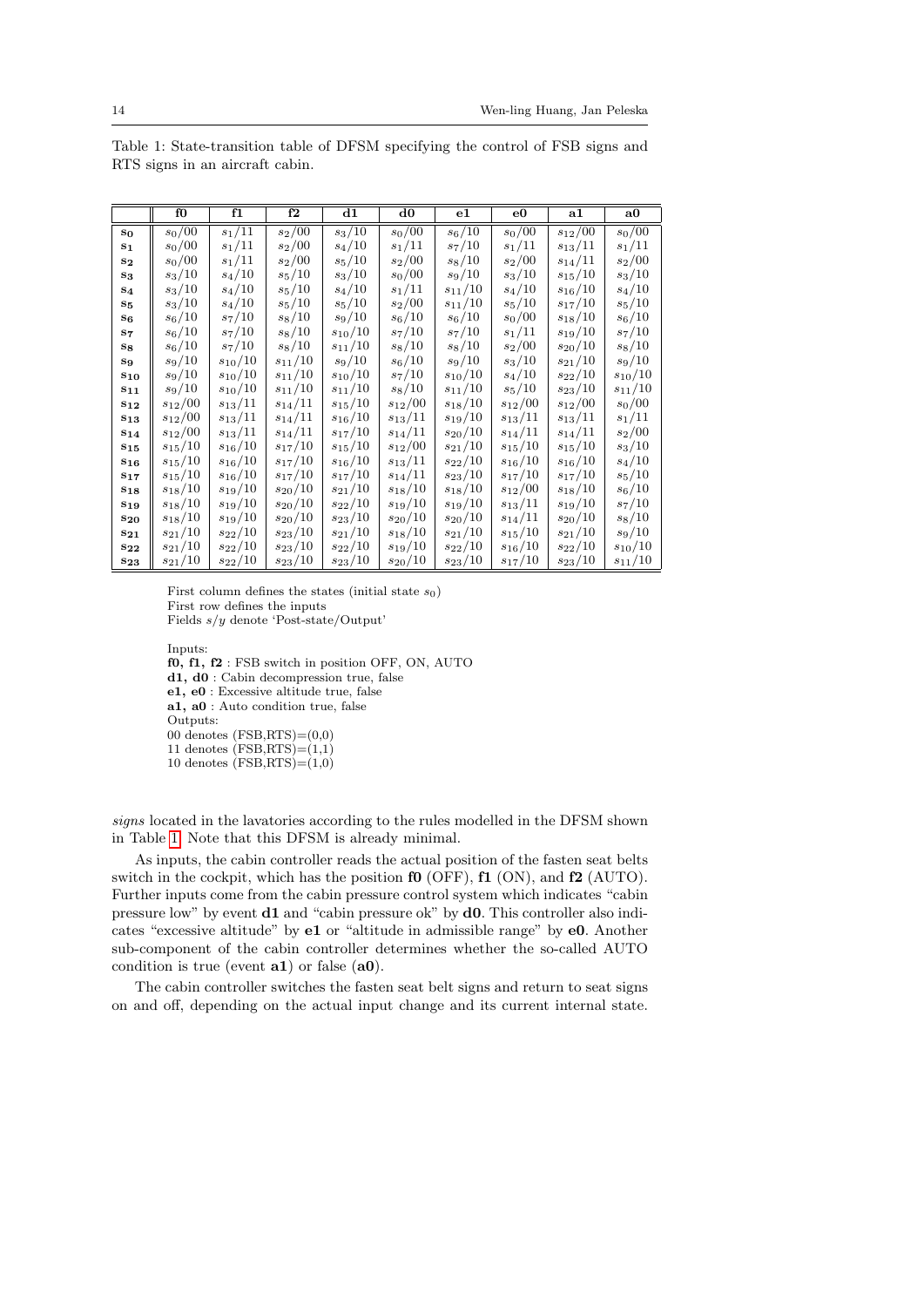<span id="page-14-0"></span>

|                  | Cockpit          | Decompression    | Excessive      | <b>AUTO</b>      | Current |
|------------------|------------------|------------------|----------------|------------------|---------|
|                  | Switch           |                  | Altitude       | Condition        | Output  |
| $s_0$            | $\theta$         | $\overline{0}$   | $\overline{0}$ | $\overline{0}$   | $00\,$  |
| $s_1$            | 1                | $\overline{0}$   | $\overline{0}$ | $\overline{0}$   | 11      |
| $s_{2}$          | $\overline{2}$   | $\overline{0}$   | $\overline{0}$ | $\overline{0}$   | $00\,$  |
| $S_3$            | $\overline{0}$   | 1                | $\overline{0}$ | $\overline{0}$   | 10      |
| S <sub>4</sub>   | 1                | $\mathbf 1$      | $\overline{0}$ | $\overline{0}$   | 10      |
| $S_{5}$          | $\overline{2}$   | 1                | $\mathbf{0}$   | $\boldsymbol{0}$ | 10      |
| S6               | $\overline{0}$   | $\overline{0}$   | 1              | $\boldsymbol{0}$ | 10      |
| s <sub>7</sub>   | 1                | $\overline{0}$   | 1              | $\overline{0}$   | 10      |
| $S_{8}$          | $\overline{2}$   | $\boldsymbol{0}$ | 1              | $\boldsymbol{0}$ | 10      |
| $\mathbf{s}_{9}$ | $\boldsymbol{0}$ | $\mathbf 1$      | $\overline{1}$ | $\boldsymbol{0}$ | 10      |
| $s_{10}$         | 1                | 1                | 1              | $\boldsymbol{0}$ | 10      |
| $s_{11}$         | $\overline{2}$   | 1                | 1              | $\overline{0}$   | 10      |
| $s_{12}$         | $\overline{0}$   | $\overline{0}$   | $\overline{0}$ | $\mathbf{1}$     | $00\,$  |
| $s_{13}$         | 1                | $\boldsymbol{0}$ | $\mathbf{0}$   | $\mathbf{1}$     | 11      |
| $s_{14}$         | $\boldsymbol{2}$ | $\boldsymbol{0}$ | $\overline{0}$ | $\mathbf{1}$     | 11      |
| $s_{15}$         | $\overline{0}$   | 1                | $\mathbf{0}$   | 1                | 10      |
| S16              | 1                | 1                | $\overline{0}$ | 1                | 10      |
| S17              | $\overline{2}$   | 1                | $\overline{0}$ | 1                | 10      |
| $s_{18}$         | $\overline{0}$   | $\boldsymbol{0}$ | 1              | $\mathbf{1}$     | 10      |
| $s_{19}$         | $\mathbf 1$      | $\boldsymbol{0}$ | $\overline{1}$ | $\mathbf{1}$     | 10      |
| $s_{20}$         | $\overline{2}$   | $\boldsymbol{0}$ | 1              | 1                | 10      |
| $s_{21}$         | $\overline{0}$   | 1                | 1              | $\mathbf{1}$     | 10      |
| $s_{22}$         | 1                | 1                | 1              | 1                | 10      |
| $s_{23}$         | $\overline{2}$   | 1                | 1              | 1                | 10      |

Table 2: Explanation of states  $s_0, \ldots, s_{23}$  in Table [1.](#page-13-0)

As long as the cabin pressure and the cruising altitude are ok (after initialisation of the cabin controller or if last events from the cabin pressure controller were d0, e0), the status of the FSB and RTS signs is determined by the cockpit switch and the AUTO condition: if the switch is in the ON position, both FSB and RTS signs are switched on (output 11 in Table [1\)](#page-13-0). Turning the switch into the OFF position switches the signs off. If the switch is in the AUTO position, both FSB and RTS signs are switched on if the AUTO condition becomes true with event a1, and they are switched off again after event a0. The AUTO condition may depend on the status of landing gears, slats, flaps, and oil pressure, these details are abstracted to a1, a0 in our example.

As soon as a loss of pressure occurs in the cabin (event  $d1$ ) or an excessive altitude is reached, the FSB signs must be switched on and remain in this state, regardless of the actual state of the cockpit switch and the AUTO condition. The RTS signs, however, need to be switched off, because passengers should not be encouraged to leave the lavatories in a low pressure or excessive altitude situation.

After the cabin pressure and the altitude are back in the admissible range, the FSB and RTS signs shall automatically resume their state as determined by the "normal" inputs from cockpit switch and AUTO condition.

Table [2](#page-14-0) facilitates the interpretation of the DFSM model shown in Table [1:](#page-13-0) for every DFSM state  $s_0, \ldots, s_{23}$ , the associated status of the cockpit switch, cabin decompression, excessive altitude, and AUTO condition, as well as the last output made when entering the state is displayed.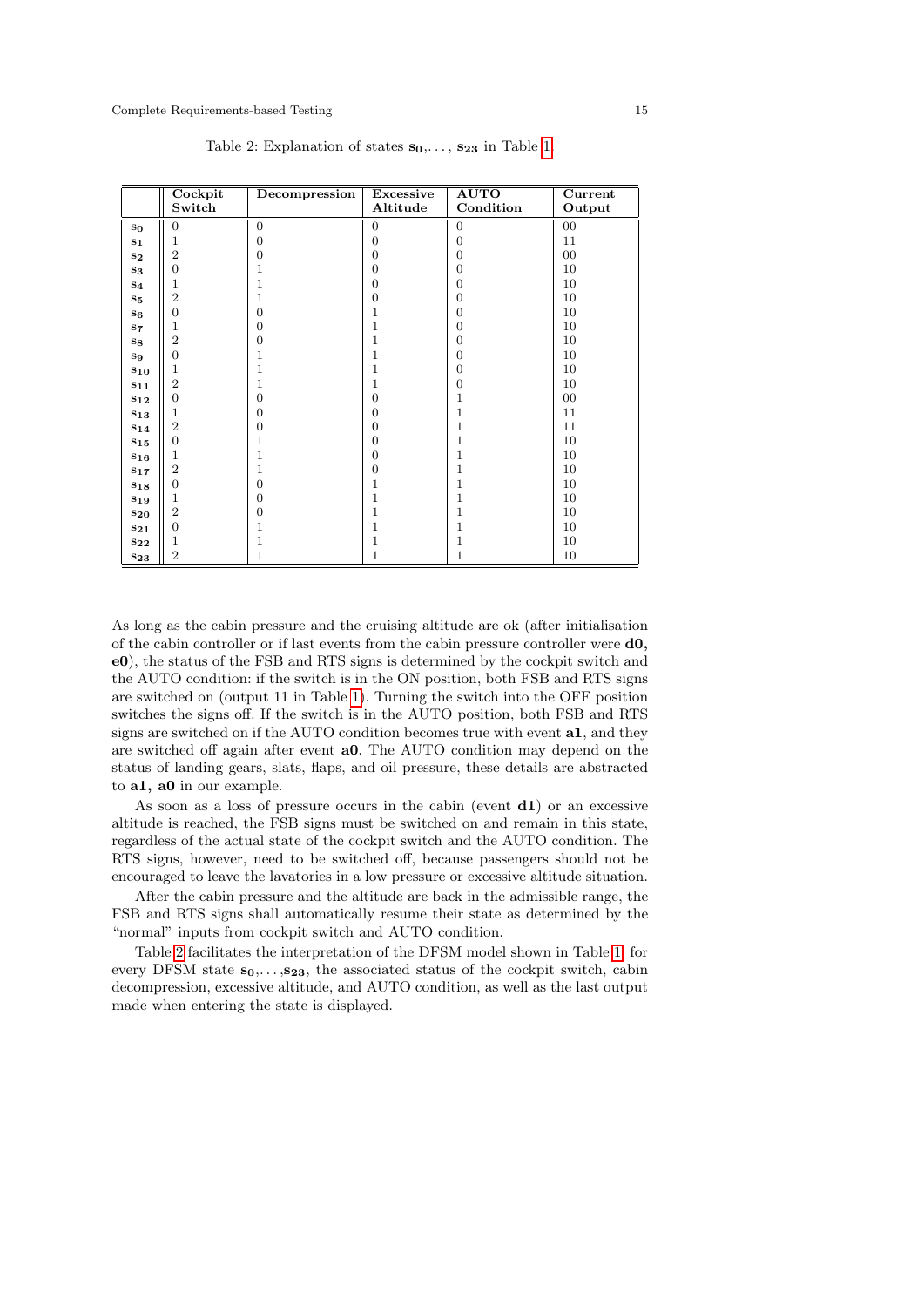6.2 Complete Test Suites Checking Model Equivalence Computed by the H-Method

Applying the H-Method  $[8]$  as implemented in the fsmlib-cpp<sup>[3](#page-15-0)</sup>, the number of test cases needed to test an implementation to establish language equivalence with full fault coverage is shown in Table [3,](#page-15-1) column **H**. Recall that a test case is a sequence of inputs. When executing a test case against an implementation, the expected results are determined As the size of the test suite depends on the potential number  $m$  of implementation states minus the number  $n$  of states in the minimised model, test suites are calculated for  $m - n = 0, 1, 2$ .

<span id="page-15-1"></span>Table 3: Comparison of the numbers of test cases needed to prove I/O-equivalence (H-Method) and to prove requirements satisfaction using exhaustive testing for requirements  $\mathbf{R}_1$  and  $\mathbf{R}_2$  specified in this section.

| $m - n$ | п     | $t_H s $ | $\mathbf{R}_1$ | %        | S <br>$t_{1}$ | $\rm R_2$  |    | $\circ$<br>$t_2$     |
|---------|-------|----------|----------------|----------|---------------|------------|----|----------------------|
|         | 518   | ⊥.⊍      | 193            | 63       | $_{0.02}$     | 227<br>. പ | 35 | $_{0.03}$            |
|         | 4069  | 76.7     | 1737           | 57<br>ບ≀ | $_{0.09}$     | 3035       | 25 | റാ<br>v. 4           |
| ▵       | 35325 | 7765.6   | 15633          | 56       | $_{0.9}$      | ، 26 ت     | 23 | റ<br>$\Omega$<br>ن.⊿ |

Column m − n contains the maximal difference between the number of SUT states and model states assumed for the test suite generation. Column H contains the number of test cases required when using the H-Method for I/O-equivalence testing. Columns  $\mathbf{R}_i$ ,  $i = 1, 2$  contain the number of test cases required for requirements-driven testing of  $\mathbf{R}_i$ . Columns  $\mathbf{\Delta}_i^{\%}, i = 1, 2$ contain the test case reductions achieved by requirements-driven testing in percent, calculated according to formulas  $\Delta_i^{\%} = 100 - 100 * \frac{R_i}{H}$ , where  $R_i$  denotes the number of test cases from column  $\mathbf{R}_i$  and H the number from column H. Time  $t_H$  is the test suite generation time in seconds needed to create the respective language equivalence test suite using the H-Method. Durations  $t_i$ ,  $i = 1, 2$  indicate the time needed to generated the exhaustive requirements test suites for  $\mathbb{R}_1$  and  $\mathbb{R}_2$ , respectively. The time has been measured on an Apple iMac with 4.2 GHz Intel Core i7 CPU and 64GB 2400 MHz DDR4 memory.

6.3 Requirement  $\mathbf{R}_1$ : Safety-relevant outputs on Decompression

As a first requirement, we consider

 $\mathbf{R}_1$ . Whenever cabin decompression occurs, the FSB signs shall be set to 1, and the RTS signs to 0.

In the DFSM model shown in Table [1,](#page-13-0) this requirement is reflected by column d1: regardless of the current state, output  $(FSB,RTS)=(1,0)$  is assigned on occurrence of input **d1**. Encoding  $\mathbf{R}_1$  in our requirements specification formalism results in the following representation.

$$
\mathbf{R}_1 \equiv \bigwedge_{i=0}^{23} R(s_i,\mathbf{d1},\{10\})
$$

<span id="page-15-0"></span><sup>3</sup> see Appendix [A](#page-28-1) for instructions how to use the test case generation program which is part of the library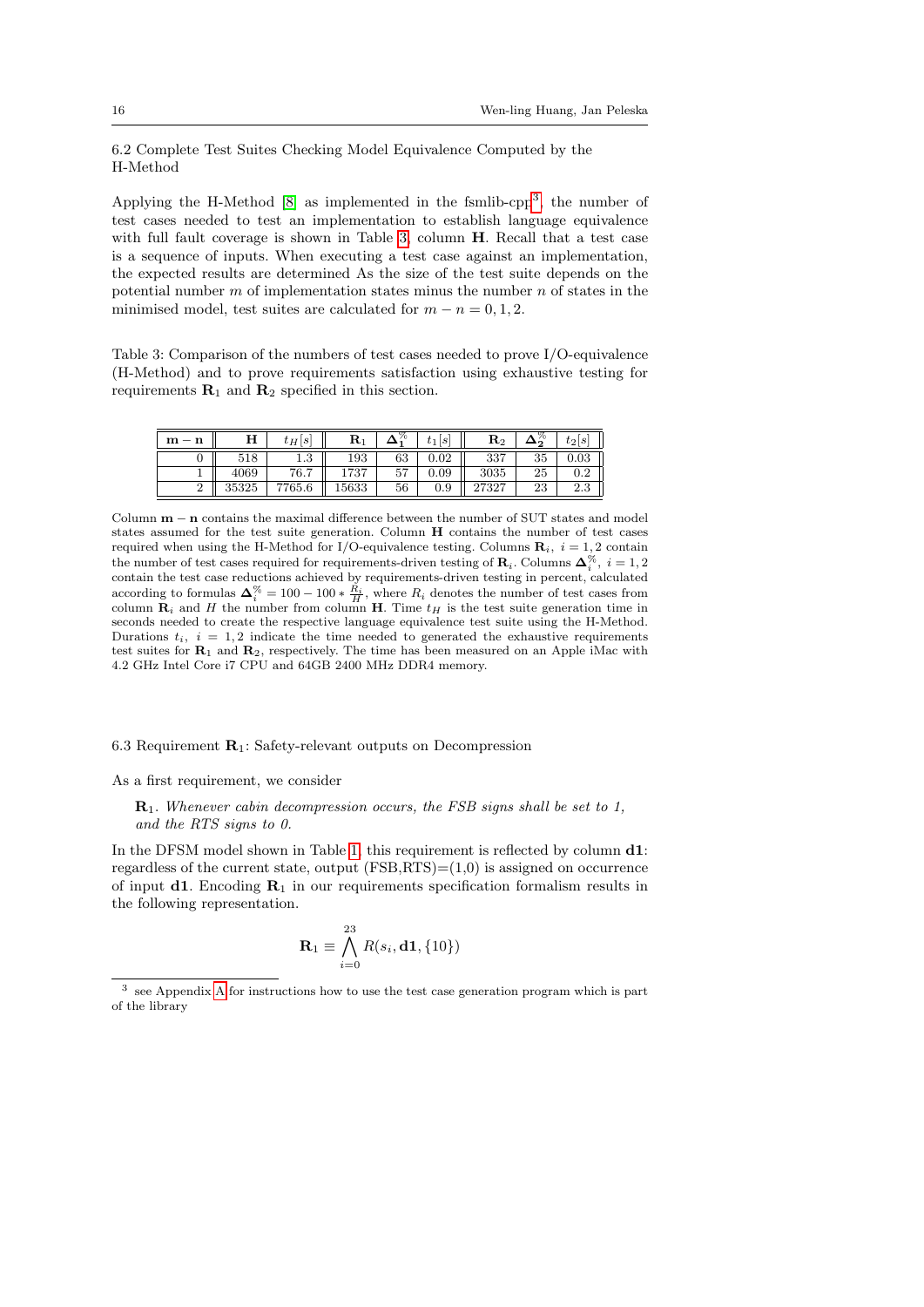Obviously, the specification of  $R_1$  is independent of the current state, and there are no alternative outputs that may be accepted in exchange for the output  $(FSB, RTS) = (1,0)$  expected according to the reference model.

Creating an exhaustive test suite for  $R_1$  according to Theorem [2](#page-11-3) results in the number of test cases shown in column  $\mathbf{R}_1$  of Table [3.](#page-15-1) As listed in column  $\mathbf{\Delta}_1^{\%}$ of this table, the test case reductions achieved in comparison to the H-based test suite vary with  $m - n$  and are in range  $56\% - 63\%$ .

The test of this requirement could be advisable, for example, during regression testing after the sign controller's code has been modified with regard to the subfunction responsible for decompression handling. Instead of running the complete H-test suite, it would suffice to perform the significantly smaller test suite for  $R_1$ which also guarantees full fault coverage as far as  $\mathbf{R}_1$  is concerned.

6.4 Requirement R2: All Safety-relevant outputs and Sign Activation by Manual Switch

As second requirement, we consider a composite requirement related to all safetycritical events in combination to normal behaviour reactions  $(FSB, RTS)=(1,1)$ when setting the cockpit switch to position 1.

 $\mathbf{R}_2$ . Whenever cabin decompression or excessive altitude occurs, the FSB signs shall be set to 1, and the RTS signs to 0. The signs stay activated until both decompression and execessive altitude are no longer present. In absence of cabin decompression and excessive altitude, both FSB and RTS signs shall be switched on when setting the cockpit switch to position 1.

Formalising this requirement leads to

$$
\mathbf{R}_{2} \equiv \bigwedge_{i=0}^{23} (R(s_{i}, \mathbf{d1}, \{10\}) \land R(s_{i}, \mathbf{e1}, \{10\})) \land \n\bigwedge_{i \in \{3,\ldots,11,15,\ldots,23\}} (R(s_{i}, \mathbf{f0}, \{10\}) \land R(s_{i}, \mathbf{f1}, \{10\}) \land R(s_{i}, \mathbf{f2}, \{10\})) \land \n\in \{3,\ldots,11,15,\ldots,23\} \bigwedge_{i \in \{3,\ldots,11,15,\ldots,23\}} R(s_{i}, \mathbf{d0}, \{10\}) \land \n\in \{6,\ldots,11,18,\ldots,23\} \bigwedge_{i \in \{3,4,5,9,10,11,15,16,17,21,22,23\}} R(s_{i}, \mathbf{e0}, \{10\}) \n\in \{9,1,2,12,13,14\} \bigwedge_{i \in \{0,1,2,12,13,14\}} R(s_{i}, \mathbf{f1}, \{11\})
$$

Creating an exhaustive test suite for  $\mathbf{R}_2$  according to Theorem [2](#page-11-3) results in the number of test cases shown in column  $\mathbf{R}_2$  of Table [3.](#page-15-1) As listed in column  $\boldsymbol{\Delta}_2^{\%}$ of this table, the test case reductions achieved in comparison to the H-based test suite are in range  $23\% - 35\%$ .

Testing this requirement would be advisable, for example, after the initial development of the sign controller, assuming that there would not be enough time to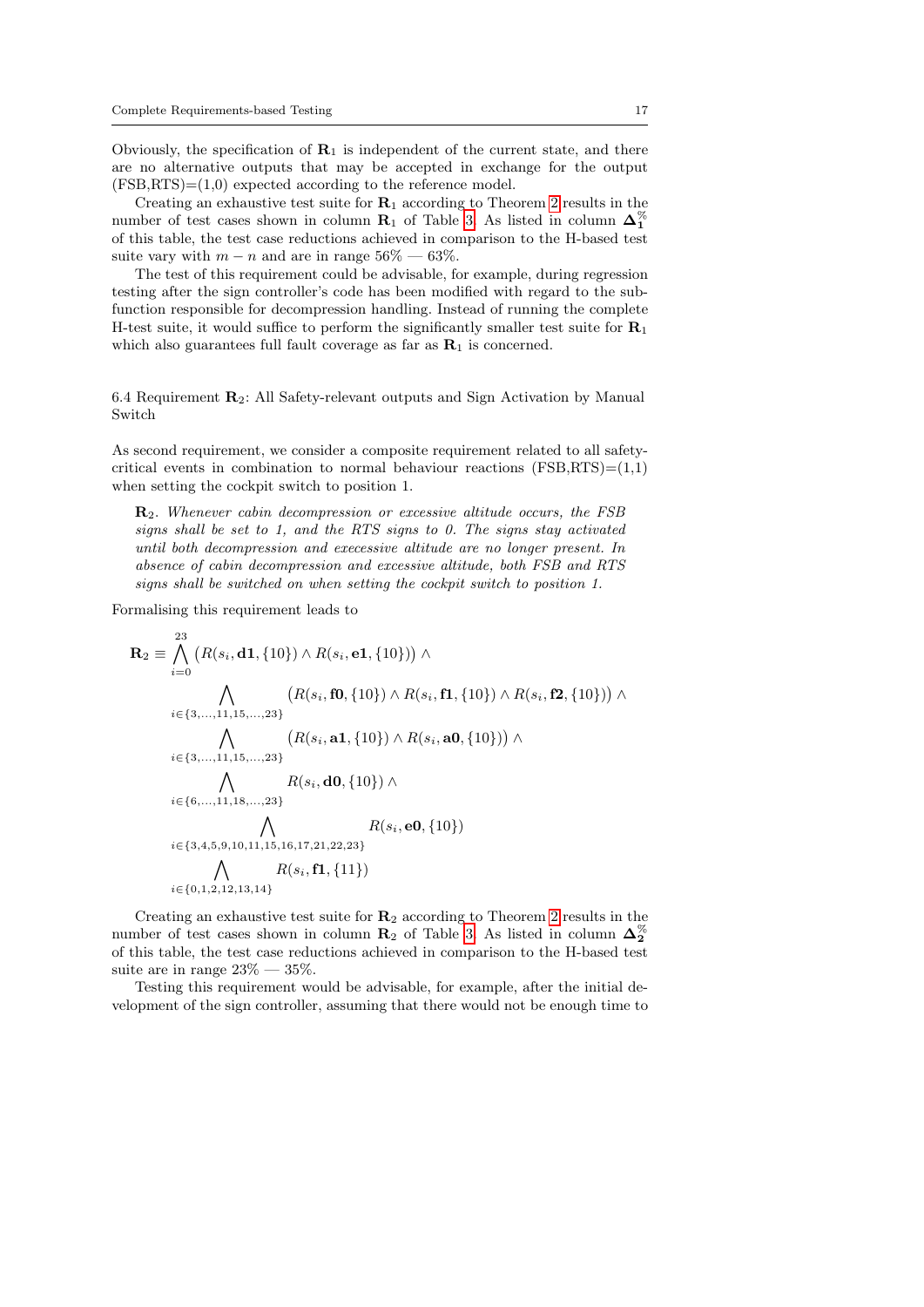perform all tests derived by the H-method. Requirement  $\mathbf{R}_2$  leads to a smaller test suite, but still covers all safety-relevant reactions of the implementation and the most important user requirement. Then it could be justified to test the functionality related to the AUTO condition with less effort, since, as a fall back option for the pilot, signs could always be switched on manually when the AUTO mode is not properly functioning.

## <span id="page-17-0"></span>7 Complete Testing of Composite Requirements

Suppose that DFSMs  $M$  (reference model) and  $S$  (implementation) are completely specified and consider the composite requirement  $R = \bigwedge_{i=1}^{k} R(q_i, x_i, Z_i)$  specified on M. In this section, we are going to construct finite test suites  $TS_{\Leftrightarrow}$  depending on M and R and a new pass relation  $\underline{\mathbf{p}}$  such that an implementation S passes  $TS \Leftrightarrow if and only if it conforms to the requirements R. In the terminology$ introduced in Section [1.2,](#page-1-0) these test suites are called complete.

#### <span id="page-17-2"></span>7.1 A Nondeterministic Alternative to  $M_1$

Let  $M_1$  be the FSM abstraction induced by M and R as described in Section [4.](#page-7-0) Recall that  $M_1$  is deterministic with output alphabet  $\{*, Z_1, \ldots, Z_k\}$ , where  $*$  is short for  $\Sigma_O$ . The DFSM  $M_1$  induces an alternative abstraction  $M'_1$  of  $M$ , which is *nondeterministic* and has output alphabet  $\Sigma_O$ . This nondeterministic FSM is specified by  $M'_1 = (Q, q, \Sigma_I, \Sigma_O, h'_1)$ , where

$$
(q, x, y, q') \in h'_1 \Leftrightarrow (\delta_{M_1}(q, x) = q' \land y \in \omega_{M_1}(q, x)).
$$

Given  $(q, x) \in \Sigma_I \times \Sigma_I$  such that  $\omega_{M_1}(q, x) = *$ , the nondeterministic machine  $M'_1$  possesses the transitions  $(q, x, y, \delta_{M_1}(q, x))$  with arbitrary  $y \in \Sigma_O$ . For  $i \in \{1, \ldots, k\}$ , recall that  $\omega_{M_1}(q_i, x_i) = Z_i$ . For these cases,  $M'_1$  reacts by nondeterministically taking one of the transitions  $(q_i, x_i, y, \delta_{M_1}(q, x))$  with  $y \in Z_i$ .

<span id="page-17-1"></span>Example 5 When representing the abstraction  $M_1$  from Fig. [3](#page-9-1) as a nondeterministic FSM, this results in  $M'_1$  as depicted in Fig. [5.](#page-18-0)

From the construction rules specified above and from the illustration in Ex-ample [5](#page-17-1) and Fig. [5,](#page-18-0) it is immediately clear that  $M'_1$  is observable and completely specified. Also note that by construction,  $M'_1$  may be interpreted as the "most nondeterministic FSM which still satisfies requirement  $R$ ": for (state,input)-pairs that are unrelated to R, any output from  $\Sigma_O$  can occur. For pairs  $(q_i, x_i)$  related to elementary requirements  $R(q_i, x_i, Z_i)$ , any output from  $Z_i$  can be nondeterministically selected, so that  $R(q_i, x_i, Z_i)$  is never violated.

Moreover,  $M'_1$  is only nondeterministic with respect to the outputs produced in a given state  $q$  for a given input  $x$ , whereas the target state is uniquely determined by q and x. This means that the transition functions  $\delta_{M_1}, \delta_{M'_1} : Q \times \Sigma_I \to Q$  of  $M_1$  and  $M'_1$ , respectively, coincide in the sense that

$$
\forall (q, x) \in Q \times \Sigma_I : \delta_{M_1}(q, x) = \delta_{M'_1}(q, x).
$$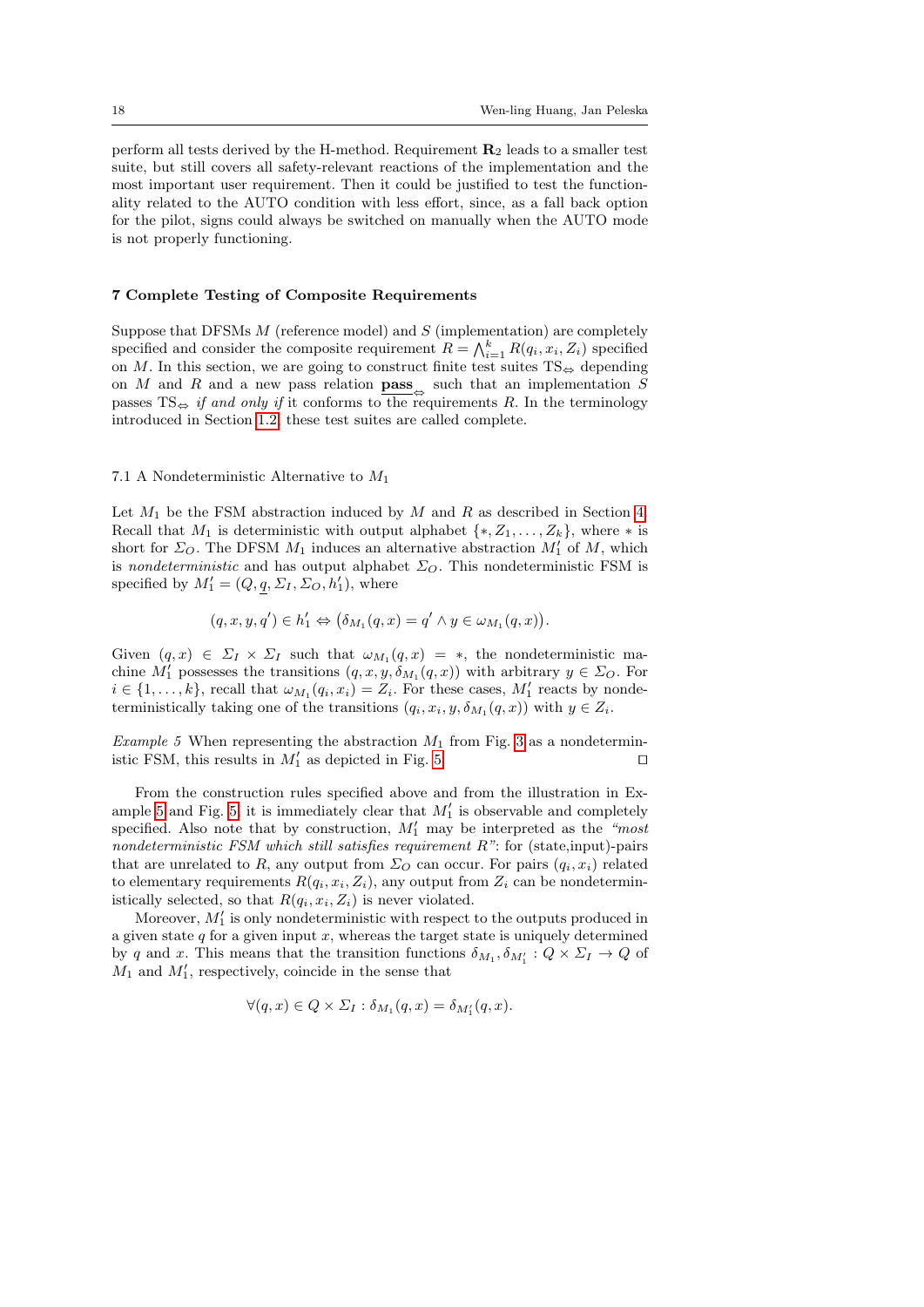<span id="page-18-0"></span>

Fig. 5: Nondeterministic FSM  $M'_1$  created from  $M_1$  displayed in Fig. [3.](#page-9-1)

As a consequence, the expressions  $q$ -after- $\overline{x}$ ,  $\overline{x} \in \Sigma_I^*$ , always result in the same uniquely determined target state, regardless of whether they are evaluated in  $M_1$ or  $M_1^{\prime}$ .<sup>[4](#page-18-1)</sup>

Finally, note that, since  $M'_1$  is nondeterministic, its output function is setvalued,  $\omega_{M_1'}$  :  $Q \times \Sigma_I^* \to \mathbb{P}(\Sigma_O^*)$ . It is easy to see, however, that  $\omega_{M_1'}(q,x)$  $\omega_{M_1}(q, x)$  for all states q and inputs x: FSM  $M'_1$  has transitions  $q \xrightarrow{x/y} \delta_{M_1}(q, x)$ for every  $y \in \omega_{M_1}(q, x)$ .

The following theorem presents an important insight into the relationship between requirements satisfaction and reduction (i.e. language inclusion): an implementation machine  $S$  satisfies the requirement  $R$ , if and only if its language is contained in the language of the abstraction  $M'_1$  constructed above.

# <span id="page-18-2"></span>Theorem 3  $S \models R \Leftrightarrow L(S) \subseteq L(M'_1)$

*Proof* Recall that  $\Pi(q) = {\overline{x} \in \Sigma_I^* \mid q\text{-after-}\overline{x} = q}$ . Also recall that by definition,  $S \models R \Leftrightarrow \forall i \in \{1, \ldots, k\}, \pi \in \Pi(q_i) : \omega_S(\underline{s\text{-after}} \pi, x_i) \in Z_i.$ 

Suppose that  $L(S) \subseteq L(M'_1)$ . Since S is completely specified by assumption, there exists a unique I/O-trace  $\overline{x}.x_i/\overline{y}.y \in L(S)$  for any input sequence  $\overline{x}.x_i$  with  $\overline{x} \in \Pi(q_i)$  and  $i \in \{1, ..., k\}$ . Since we assume that S is a reduction of  $M'_1$ , this I/O-trace must also be a trace of  $M'_1$ . By construction of  $M'_1$ , this means that  $y \in Z_i$ , so S fulfils requirement  $R(q_i, x_i, Z_i)$ . Since this argument was independent of  $i \in \{1, \ldots, k\}, S \models R$  follows.

Now suppose that  $L(S) \nsubseteq L(M'_1)$ . Then there exists an I/O-trace  $\overline{x}.x/\overline{y}.y \in$  $L(S)$  such that  $\overline{x}/\overline{y} \in L(M'_1)$ , but  $\overline{x}.x/\overline{y}.y \notin L(M'_1)$ . Suppose that  $(q$ -after- $\overline{x}, x \neq 0$  $(q_i, x_i)$  for all  $i \in \{1, ..., k\}$ , where the -after- operator is evaluated in  $M'_1$ . Then, by construction of  $M'_1$ ,  $\overline{x}.x/\overline{y}.y \in L(M'_1)$  for all  $y \in \Sigma_O$ , so this is a contradiction to the assumption  $\overline{x}.x/\overline{y}.y \notin L(M'_1)$ .

<span id="page-18-1"></span><sup>&</sup>lt;sup>4</sup> Recall that for general nondeterministic FSMs,  $q$ -after- $\overline{x}$  specifies a set of possible target states, since their transition relation  $h$  may allow for different target states being reached for a given pre-state and input.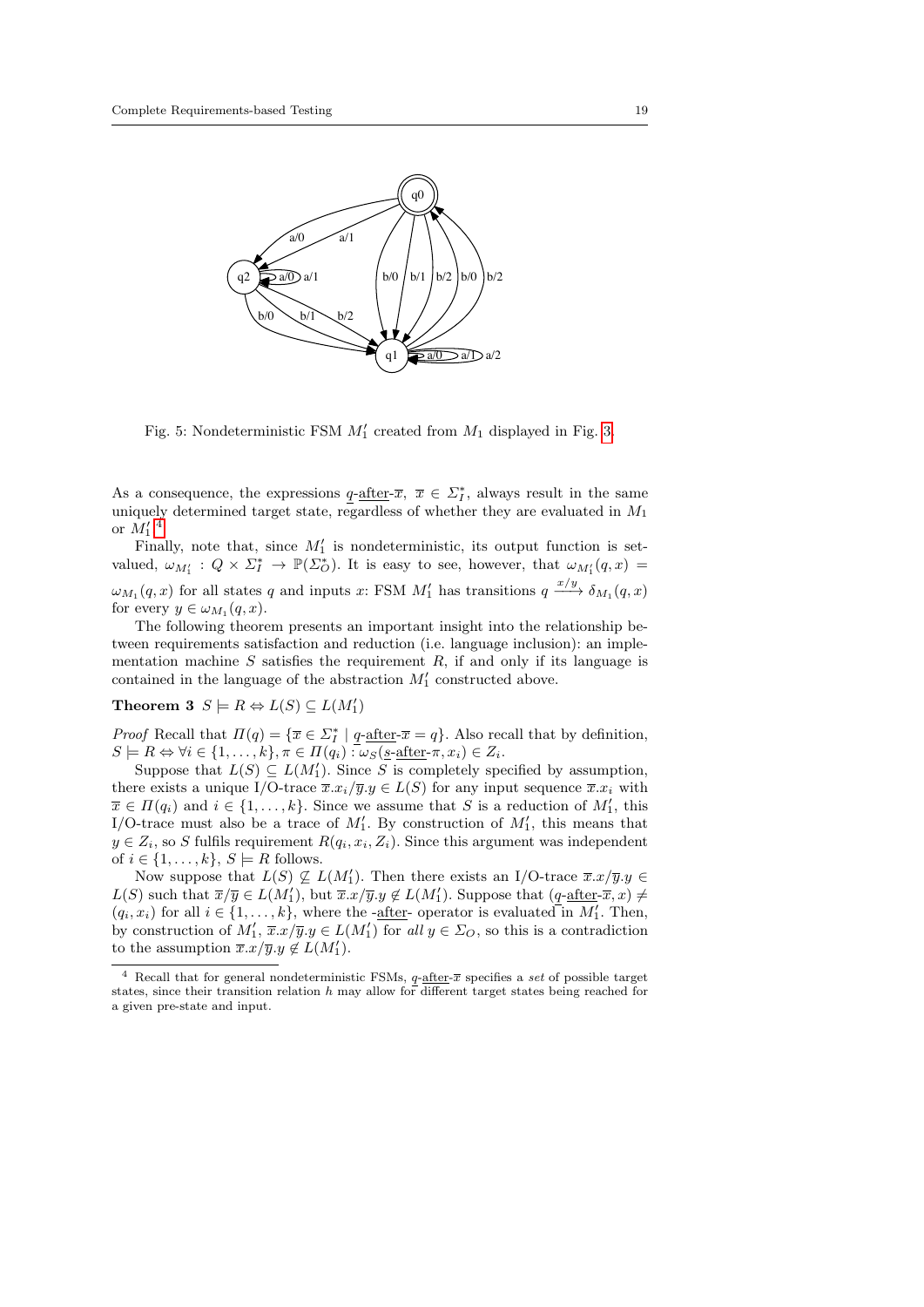Thus the assumption  $\overline{x}.x/\overline{y}.y \notin L(M'_1)$  implies the existence of an  $i \in \{1, \ldots, k\}$ such that  $(q$ -after- $\overline{x}, x$ ) =  $(q_i, x_i)$ . As a consequence,  $\overline{x}.x_i/\overline{y}.y \notin L(M'_1)$  and  $\overline{x} \in$  $\Pi(q_i)$ . By construction of  $M'_1$ , this means that  $y \notin Z_i$ . This implies that S violates requirement  $R(q_i, x_i, Z_i)$ , so  $S \not\models R$ , and this completes the proof.  $\square$ 

7.2 The pass criterion pass $\alpha$ 

Let  $\overline{x} \in \Sigma_I^*$  and  $TS_{\Leftrightarrow} \subseteq \Sigma_i^*$ . We define a new pass criterion for test cases by

$$
S \underline{\textbf{pass}}_{\Leftrightarrow} \overline{x} \equiv (\omega_S(\underline{s}, \overline{x}) \in \omega_{M'_1}(\underline{q}, \overline{x})),
$$

and extend this to test suites by

$$
S \underbrace{\text{pass}}_{\Leftrightarrow} \text{TS}_{\Leftrightarrow} \equiv (\forall \overline{x} \in \text{TS}_{\Leftrightarrow} : S \underbrace{\text{pass}}_{\Leftrightarrow} \overline{x}).
$$

<span id="page-19-1"></span>Intuitively speaking, a test case represented by some input trace  $\bar{x}$  is passed by the implementation S if and only if the resulting I/O-trace  $\overline{x}/\omega_s(\underline{s}, \overline{x})$  performed by S is contained in the language of  $M'_1$ . Using the respective output functions, this is expressed here by stating that the output trace generated by  $S$  on input trace  $\bar{x}$  in an element of the set of output traces possible in  $M'_1$  for this test case. Therefore,  $\underline{\textbf{pass}}_{\Leftrightarrow}$  is just the well-known pass criterion for reduction testing of S against  $M'_1$ , that is, for checking whether  $L(S) \subseteq L(M'_1)$  holds.



Fig. 6: Implementation S from Example [6.](#page-19-0)

<span id="page-19-0"></span>Example 6 At first glance, one might ask whether it is possible to apply the test suites specified in Theorem [2](#page-11-3) just with the new pass criterion  $\textbf{pass}_{\Leftrightarrow}$ , in order to create complete test suites for the given requirement. This, however, is not true: the following example shows that the suites from Theorem [2](#page-11-3) are no longer exhaustive, when applied with  $\underline{\mathbf{pass}}_{\Leftrightarrow}$  .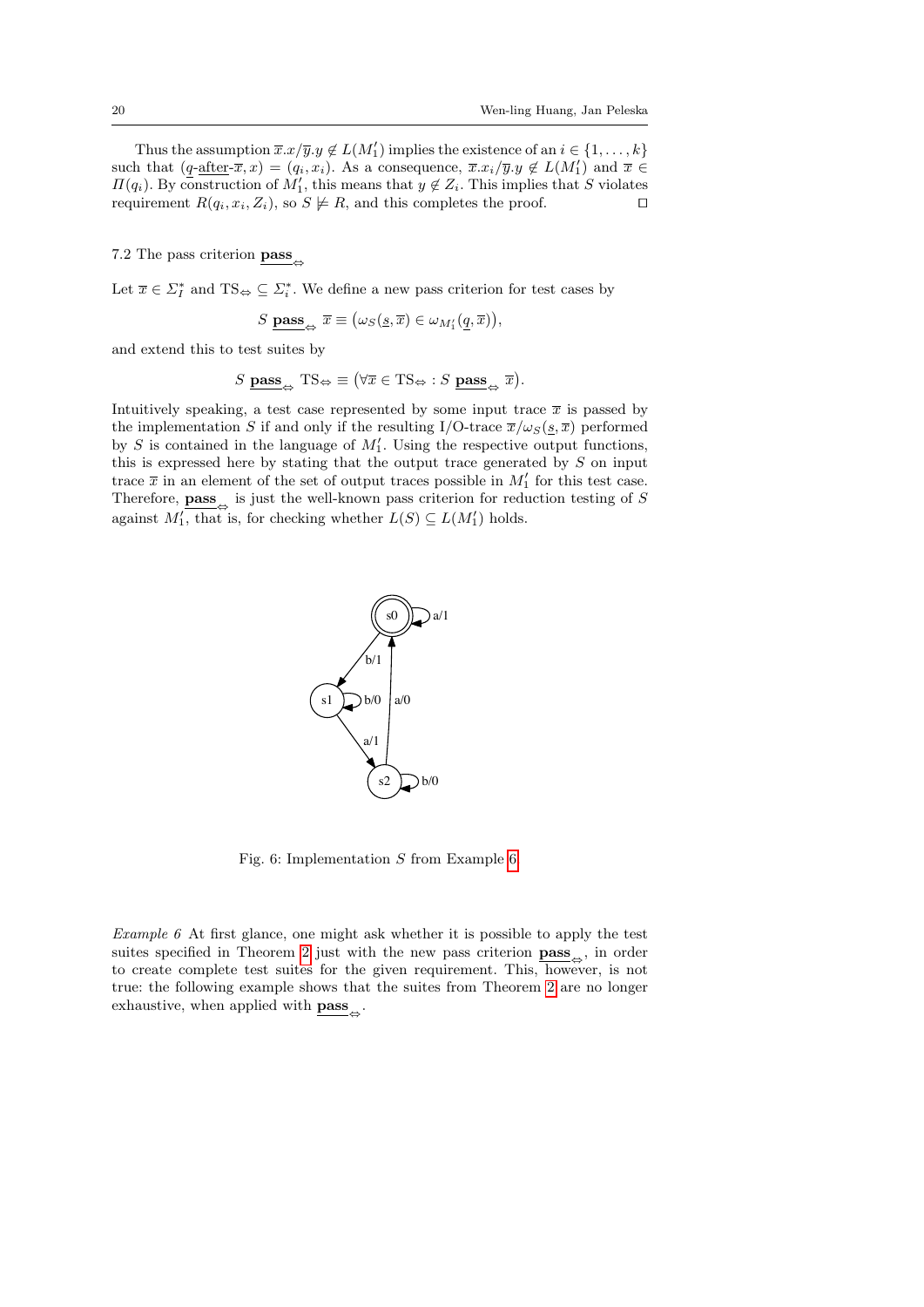Consider again reference model M and requirement

$$
R \equiv R(q_0, a, \{0, 1\}) \wedge R(q_1, b, \{0, 2\}) \wedge R(q_2, a, \{0, 1\}).
$$

from Example [2.](#page-6-3) From Example [4,](#page-12-2) we know that

$$
a.a.b, a.b.b, b.a.b, b.b.a
$$

is an exhaustive test suite for pass criterion  $\underline{\textbf{pass}}$  generated according to rules  $(14)$  and  $(15)$  from Theorem [2.](#page-11-3) Now consider another implementation S as shown in Fig. [6.](#page-19-1) Applying the four test cases above to  $S$  results in I/O-traces

$$
a.a.b/1.1.1, a.b.b/1.1.0, b.a.b/1.1.0, b.b.a/1.0.1
$$

It is easy to see that  $S$  passes the four test cases when applying pass criterion **pass** (just check the observed outputs against  $M_1$  from Fig. [3\)](#page-9-1). However, S does not satisfy requirement  $R(q_1, b, \{0, 2\})$ , and, equivalently, S is not a reduction of  $M_1^\prime$  shown in Fig. [5:](#page-18-0) input trace  $b.a.a.b$  applied to  $S$  results in

 $b.a.a.b/1.1.0.1,$ 

but  $q$ -after-b.a.a =  $q_1$  in M, and  $R(q_1, b, \{0, 2\})$  only allows 0 or 2 as output when  $b$  is applied in state  $q_1$ . In contrast to that,  $S$  outputs 1 when given input  $b$  in state  $s_0$ -after-b.a.a =  $s_0$ . Expressed in an equivalent way, b.a.a.b/1.1.0.1  $\notin L(M'_1)$ , for  $M'_1$  shown in Fig. [5.](#page-18-0)

7.3 Main Theorem on Complete Test Suites

The following theorem shows that any complete test suite for reduction testing against  $M'_1$  can be reduced in a specific way that still guarantees requirements satisfaction if and only if the resulting suite is passed.

<span id="page-20-0"></span>**Theorem 4** Let TS be any complete reduction test suite quaranteeing  $L(S) \subseteq$  $L(M'_1)$  if and only if S  $\mathbf{pass}_{\Leftrightarrow}$  TS for all  $S \in \mathcal{D}$ . Define

$$
\overline{\Pi} = \bigcup_{i=1}^{k} \Pi(q_i) . \{x_i\}.
$$

Then any test suite  $TS_{\Leftrightarrow}$  satisfying

$$
\mathit{pref}(TS)\cap\overline{\Pi}\subseteq TS_{\Leftrightarrow}
$$

is complete for testing R, that is,

$$
S \text{ pass}_{\Leftrightarrow} TS_{\Leftrightarrow} \Leftrightarrow S \models R
$$

holds for all  $S \in \mathcal{D}$ , that is,  $TS_{\Leftrightarrow}$  is a complete suite for testing composite requirement R.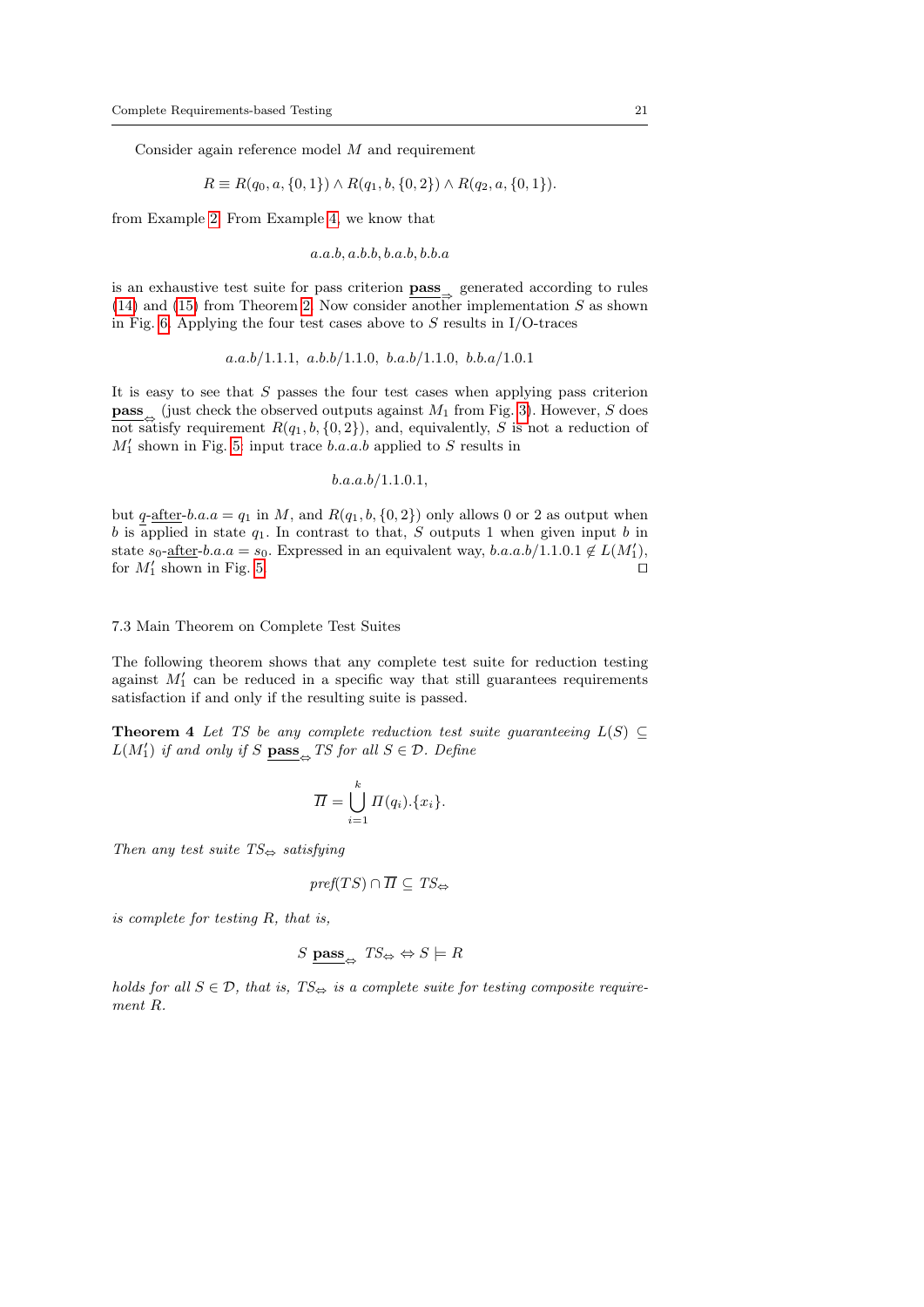*Proof* Let  $\bar{x} \in \Sigma_I^*$  be any nonempty input sequence and  $\bar{y} = \omega_S(\underline{s}, \bar{x})$ . Let  $\ell =$  $|\overline{x}| = |\overline{y}|$ . We prove the following derivation for an arbitrary test case  $\overline{x}$  of the complete reduction test suite TS and its pass criterion  $\underline{\textbf{pass}}_{\Leftrightarrow}$ .

<span id="page-21-0"></span>
$$
S \underline{\text{pass}} \underset{\leftrightarrow}{\text{mass}} \overline{x} \tag{17}
$$

$$
\Leftrightarrow \forall j \in \{1, \dots, \ell\} : \overline{y}(j) \in \omega_{M'_1}(\underline{q\text{-after}} \cdot \overline{x}^{[1\cdots j-1]}, \overline{x}(j))
$$
(18)

$$
\Leftrightarrow \forall j \in \{1, \ldots, \ell\}, \left(\underline{q}\text{-after-}\overline{x}^{[1\ldots j-1]}, \overline{x}(j)\right) \in \{(q_i, x_i) \mid i = 1, \ldots, k\} :
$$

$$
\overline{y}(j) \in \omega_{M_1'}(\underline{q}\text{-after-}\overline{x}^{[1\cdots j-1]}, \overline{x}(j))\tag{19}
$$

$$
\Leftrightarrow S \; \underline{\mathbf{pass}}_{\Leftrightarrow} \; \mathrm{pref}(\overline{x}) \cap \overline{H} \tag{20}
$$

The equivalence [\(17\)](#page-21-0)  $\Leftrightarrow$  [\(18\)](#page-21-0) follows from re-writing the original definition of **pass**<sub> $\Leftrightarrow$ </sub> with explicit indexes for input and output events. Implication [\(18\)](#page-21-0)  $\Rightarrow$  [\(19\)](#page-21-0) is trivial, since we restrict the  $\overline{y}(i)$  under consideration to those that are outputs obtained when applying requirements-related inputs  $x_i$  in state  $q_i$ . Conversely,  $(18)$   $\Leftarrow$  [\(19\)](#page-21-0) follows from the fact that for  $(q$ -after- $\bar{x}^{[1..j-1]}, \bar{x}(j)) \notin \{(q_i, x_i) \mid i =$ 1,...,k}, we have  $\omega_{M'_1}(\underline{q\text{-after}}\overline{x}^{[1..j-1]}, \overline{x}(j)) = \Sigma_O$ , so any output is acceptable. Finally, equivalence [\(19\)](#page-21-0)  $\Leftrightarrow$  [\(20\)](#page-21-0) follows from the fact that (19) is just the definition of S **pass** pref $(\overline{x}) \cap \overline{\Pi}$  with explicit indexes.

With the derivation above, we have shown that in order to prove  $L(S) \subseteq$  $L(M'_1)$ , it suffices to check just the test cases  $\text{pref}(\overline{x}) \cap \overline{\Pi}$  for all  $\overline{x}$  in the original complete test suite TS. This proves

$$
L(S) \subseteq L(M'_1) \Leftrightarrow S \underline{\text{pass}}_{\Leftrightarrow} \text{TS}_{\Leftrightarrow}.
$$

Now Theorem [3](#page-18-2) can be applied to conclude that  $S \models R \Leftrightarrow S$   $\mathbf{pass}_{\Leftrightarrow}$  TS $_{\Leftrightarrow}$ , and this completes the proof.  $\Box$ 

<span id="page-21-1"></span>Example 7 Applying the adaptive state counting algorithm from [\[10\]](#page-26-7) to reference model  $M'_1$  from Example [5](#page-17-1) and implementation model S from Example [2,](#page-6-3) a test suite TS with 39 test cases of maximal length is obtained to test for reduction of S against  $M'_1$  with  $n = 2$  for the number of states in the minimised observable FSM associated with  $M'_1$ , and  $m = 3$  for the number of states in the minimised version of  $S$  (which is identical to  $S$ ).

Restricting this complete reduction test suite to the test cases that are also contained in pref(TS)∩  $\overline{II}$ , where  $\overline{II}$  is specified according to Theorem [4](#page-20-0) for reference model  $M$  and requirement  $R$  specified in Example [2,](#page-6-3) results in 16 test cases

| a.a.a     | a.b.b.b.b   | b.a.b.b.b.a | b.b.b.a.b.a |
|-----------|-------------|-------------|-------------|
| a.a.b.a.b | b.a.a.b.a.a | b.b.a.a     | b.b.b.b.a   |
| a.b.a.b.a | b.a.b.a.a   | b.b.a.b.a.b | b.b.b.b.b.b |
| a.b.b.a   | b.a.b.a.b.b | b.b.a.b.b   | a.a.b.b     |

It is easy to see that S passes this test suite when applying pass criterion  $\textbf{pass}_{\rightarrow}$ and reference model  $M'_1$ . Moreover, the decrease of test cases in comparison to the full reduction test suite is significant. However, observing that the exhaustive test suite for checking requirements satisfaction according to Theorem [2](#page-11-3) needs only 4 test cases (see Example [4\)](#page-12-2), shows at least for this example that complete requirements testing needs far more test cases than exhaustive requirements testing. This observation will be discussed in more detail in the next section.  $\Box$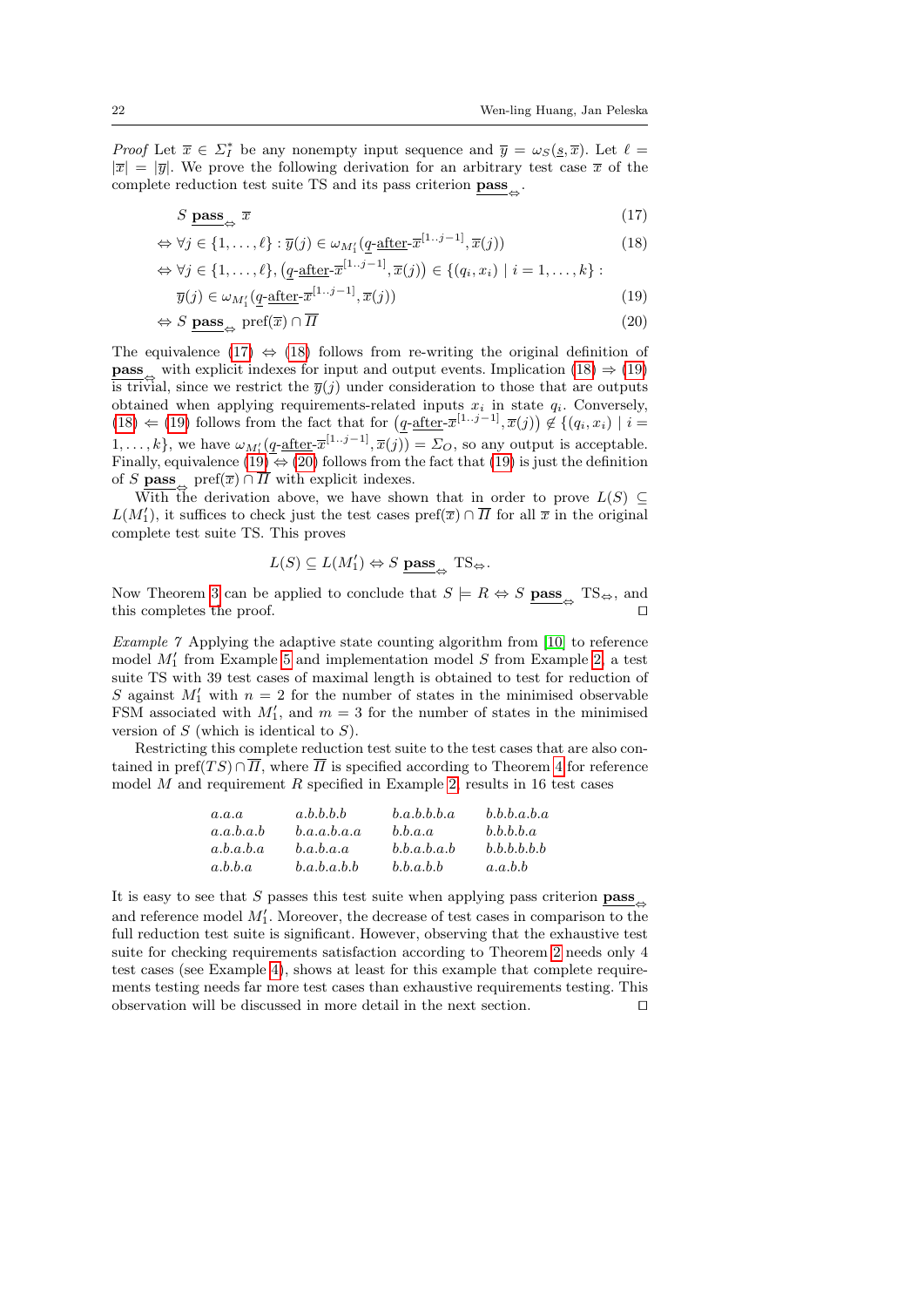# <span id="page-22-0"></span>8 Complexity Considerations

#### 8.1 Maximal Length of Test Cases

*Exhaustive requirements testing.* Consider first the maximal length  $tcl_{max}^{exh}$  of test cases for exhaustive requirements testing according to Theorem [2.](#page-11-3) From the test suite specification in [\(14\)](#page-11-0) and [\(15\)](#page-11-1), we conclude that

<span id="page-22-1"></span>
$$
\text{tcl}_{max}^{exh} \leq \text{'maximal length of traces in } V' +
$$
\n
$$
m - n + 1 +
$$
\n'
$$
\text{'maximal length of distinguishing traces } \gamma'
$$
\n(21)

When using state covers  $V$  with minimal-length input traces, the latter are bounded by  $n-1$ , where n is the number of states in the prime machine of the reference model. Also, minimal-length distinguishing traces are bounded by  $n-1$ . This gives us an upper bound

$$
tcl_{max}^{exh} \le n + m - 1\tag{22}
$$

for the maximal test case length. For Example [4,](#page-12-2) the state cover has traces of maximal length 1, and the minimal-length distinguishing traces have length 1. Moreover,  $m = n = 3$ . Applying Formula [\(21\)](#page-22-1) results in  $\text{tcl}^{exh}_{max} = 3$ , and this is confirmed by the test traces calculated in Example [4](#page-12-2) that are all of length 3.

Complete requirements testing. It is well known that testing for language equivalence requires shorter test cases than testing for reduction. This is discussed, for example, in the lecture notes [\[24\]](#page-27-5): there, it is shown that for certain reference models, any complete reduction test suite needs test cases of maximal length

$$
tcl_{max}^{cmp} = m \cdot n,
$$

where  $m$  is the maximal number of SUT states, and  $n$  the number of states in the minimised observable reference model [\[24,](#page-27-5) Section 4.5]. This is reflected by Example [7,](#page-21-1) where  $m = 3$  and  $n = 2$  (number of states in the prime machine of  $M'_1$ , and the longest test case has  $m \cdot n = 6$  inputs.

# 8.2 Maximal Number of Test Cases

When calculating upper bounds for the number of test cases needed in an exhaustive or complete test suite, test cases that are prefixes of others can be removed from the suite: if an input traces  $\overline{x}_1$  reveals an error in the implementation, then this error will also be revealed by any longer input traces  $\overline{x}_1 \cdot \overline{x}_2$  which has  $\overline{x}_1$  as prefix. The bounds presented here take this observation into account.

Exhaustive requirements testing. The maximal number  $t c_{max}^{exh}$  of test cases for exhaustive requirements testing coincides with the maximal number of test cases needed for language equivalence testing, since, when choosing requirement  $Re_q$ specified in Theorem [1,](#page-7-1) this characterises language equivalence.

As a consequence, the estimate  $t c_{max}^{exh}$  for exhaustive requirements testing according to Theorem [2](#page-11-3) is that of the H-method. As pointed out by the inventors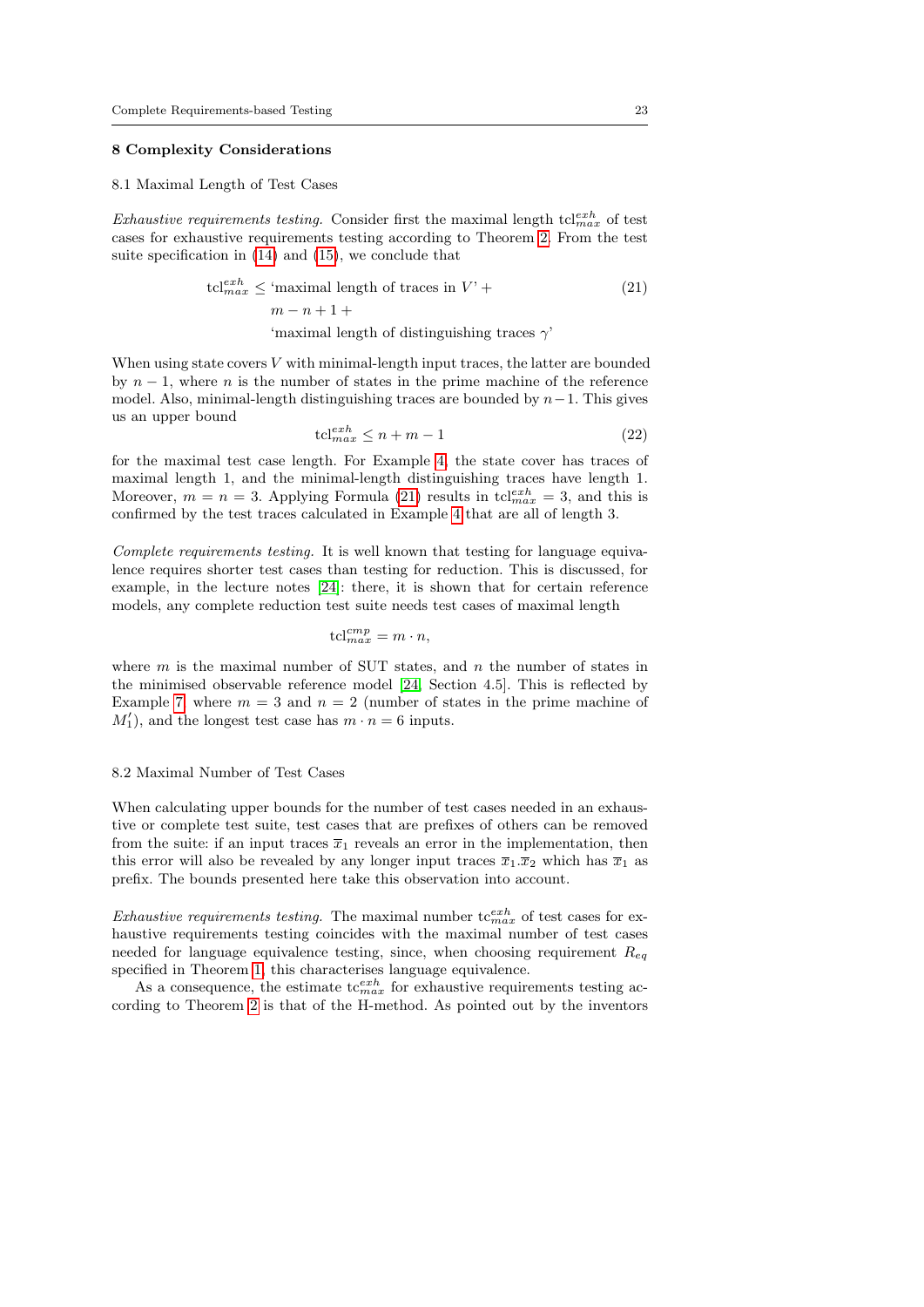of the H-Method in [\[8\]](#page-26-6), the upper bound depends on the implementation technique for the method in a critical way. Based on experiments made in [\[8\]](#page-26-6) and on our implementation in the fsmlib-cpp, the H-Method usually requires significantly fewer test cases than the well-known W-Method, for which the upper bound  $n^2 \cdot |\Sigma_I|^{m-n+1}$  is well-known [\[38,](#page-28-2)7]. As a consequence, it is safe to assume that test suites created by the H-Method fulfil

<span id="page-23-0"></span>
$$
\text{tc}^{exh}_{max} \leq n^2 \cdot |\Sigma_I|^{m-n+1} \tag{23}
$$

Complete requirements testing. For complete requirements testing according to Theorem [3](#page-18-2) and Theorem [4,](#page-20-0) the maximal number  $tc_{max}^{cmp}$  of test cases required is the maximal number required for reduction testing, where the reduction test suite is generated from the nondeterministic abstraction  $M'_1$  created from the original reference model  $M$  and the requirement  $R$  as described in Section [7.1.](#page-17-2) We assume that the minimised equivalent of  $M'_1$  has n states. Any complete reduction testing strategy can be used for this purpose, and from the resulting test suites TS, all input traces outside pref(TS) ∩  $\overline{\Pi}$  can be removed, as shown in Theorem [4.](#page-20-0)

A very basic strategy derived from an investigation of product automata shows that the set  $\Sigma_I^{nm}$  of all input sequences of length  $m \cdot n$  is a complete reduction test suite (see, for example, the lecture notes [\[24,](#page-27-5) Section 4.5]).

For most practical examples, (adaptive) state counting methods as published in [\[28,](#page-27-7) [29,](#page-27-8) [10\]](#page-26-7) need significantly fewer test cases that  $|\mathcal{\Sigma}_I^{nm}|$ . In the general case, however, they may perform even worse than this bound derived from product automata. Fortunately, Theorem [4](#page-20-0) deals with deterministic implementations only, and the specific structure of the nondeterministic reference models  $M'_1$  introduced in Section [7.1](#page-17-2) guarantees that every state is deterministically reachable in the sense that we can calculate state covers as in the deterministic case, where every input trace is guaranteed to lead to the specified target state – only the outputs accompanying this input trace may vary nondeterministically. As a consequence, there exists a deterministic state cover  $V$  of  $M'_1$  with n elements whose traces have bounded length less or equal to  $n - 1$ . A standard argument from state counting methods (see references above) now implies that test suites of the form

$$
V.\bigcup_{i=0}^{mn-n+1} \Sigma_I^i
$$

are complete for checking language inclusion. Observing that  $|V| = n$  and prefixes of other test cases can be removed from a test suite without impairing its completeness properties, this results in the upper bound

<span id="page-23-1"></span>
$$
tc_{max}^{cmp} = n \cdot |\Sigma_I|^{mn-n+1},\tag{24}
$$

for the number of test cases needed to check whether the SUT is a reduction of  $M_1'$ .

#### 8.3 Discussion of Bounds for the Number of Test Cases

Comparing the dominating values in formulas [\(23\)](#page-23-0) and [\(24\)](#page-23-1), we find that the exhaustive strategy is only exponential in the difference  $m-n$ , whereas the complete strategy is exponential in the product  $m \cdot (n-1)$ . This confirms the observation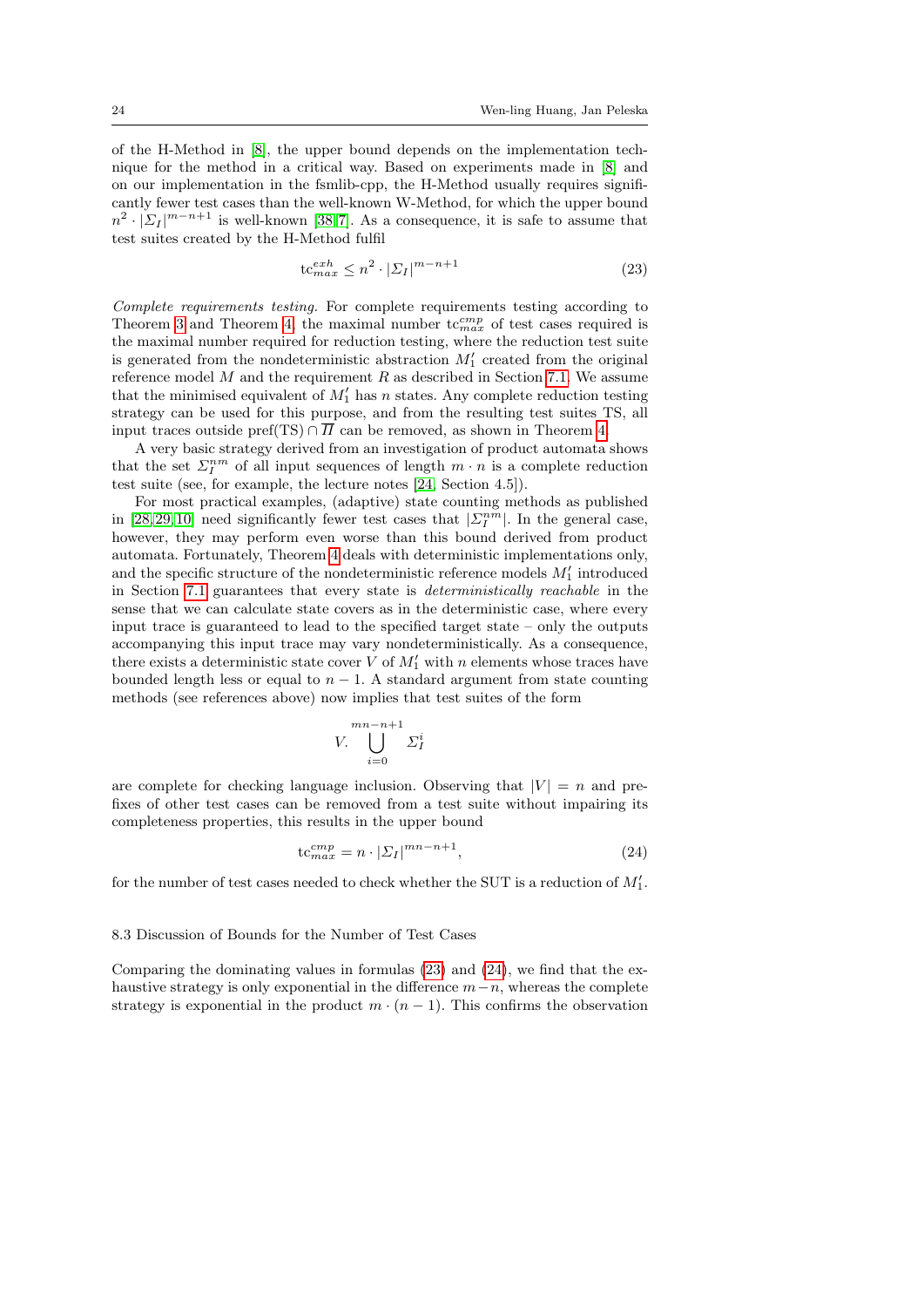from Example [7](#page-21-1) that complete requirements testing needs considerably more test cases that the exhaustive strategy.

From a practical perspective, it will be useful in most situations to learn additional errors about violations of language equivalence, even if they do not represent violations of requirements. The disadvantage of having to debug whether a failed test case points to a requirements violation or "only" to a general violation of language equivalence seems of lesser importance to us than the fact that the exhaustive strategy needs fewer test cases.

# <span id="page-24-0"></span>9 Related Work

The use of formal specifications, in particular, reference models with formal be-havioural semantics, has a long tradition in testing [\[11,](#page-26-9)27,[1\]](#page-25-1). Among the numerous formal approaches, complete test strategies have received special attention, because they guarantee full fault coverage with respect to a reference model and a conformance relation under certain well-defined hypotheses concerning the potential faults of the system under test (SUT). Complete strategies are of particular interest in the domain of safety-critical systems, where a justification of the test case selection is required in order to obtain certification credit. These strategies have been comprehensively investigated in the context of conformance testing. Typical conformance relations were I/O-language equivalence or language containment [\[38,](#page-28-2) [7,](#page-26-8) [8, 8,](#page-26-6)[32,](#page-27-10) [10,](#page-26-7) [28,](#page-27-7) [13\]](#page-26-1), refinement relations for process algebras and related formalisms [\[4,](#page-26-10) [5\]](#page-26-11), and the well-known ioco-relation [\[36\]](#page-28-3). In the context of hybrid systems, new conformance relations have been proposed, for example, in [\[2\]](#page-26-12).

Theorem [4](#page-20-0) states that any complete reduction test suite can be modified to yield a (usually smaller) complete suite for requirements testing. Typical complete reduction testing strategies are based on a *state counting* method; these are essential for testing reduction relations between nondeterministic reference models and (deterministic or nondeterministic) SUTs. State counting has been explained in [\[10,](#page-26-7) [28\]](#page-27-7). The fact that reduction (in our case, the reduction of a model abstraction  $M_1'$  presented in Section [7.1\)](#page-17-2) preserves requirements satisfaction is a very general insight which holds for different modelling formalisms and requirements specification methods. We refer here the well-known fact that LTL specifications can be checked by a maximally nondeterministic Buchi automaton and all refinements thereof fulfil the formula as well [\[3\]](#page-26-13). The Unified Theories of Programming [\[12\]](#page-26-14) investigate both requirements satisfaction and refinement on a more general logical level and provide the insight that refinement is strongly related to logical implication. Therefore, requirements satisfaction is preserved by refinement as a simple logical consequence.

While conformance testing is preferred in the field of protocol verification [\[20,](#page-27-2) [37\]](#page-28-4), other application areas follow the property-driven approach, where it has to be established that the SUT implements a collection of requirements in a correct way [\[19,](#page-27-11) [9,](#page-26-15) [17,](#page-26-16) [33,](#page-27-12)[23\]](#page-27-1). Again, models reflecting the requirements under consideration may be used. Alternatively, implicit specifications in linear temporal logic can be constructed to identify the I/O-traces fulfilling a requirement; the underlying theory has been elaborated, for example, in [\[3,](#page-26-13) Section 4.2] and [\[31\]](#page-27-13). Since logic specifications referring to the interfaces of the SUT alone can become very complex, it is often advocated to combine models with temporal logic specifications, so that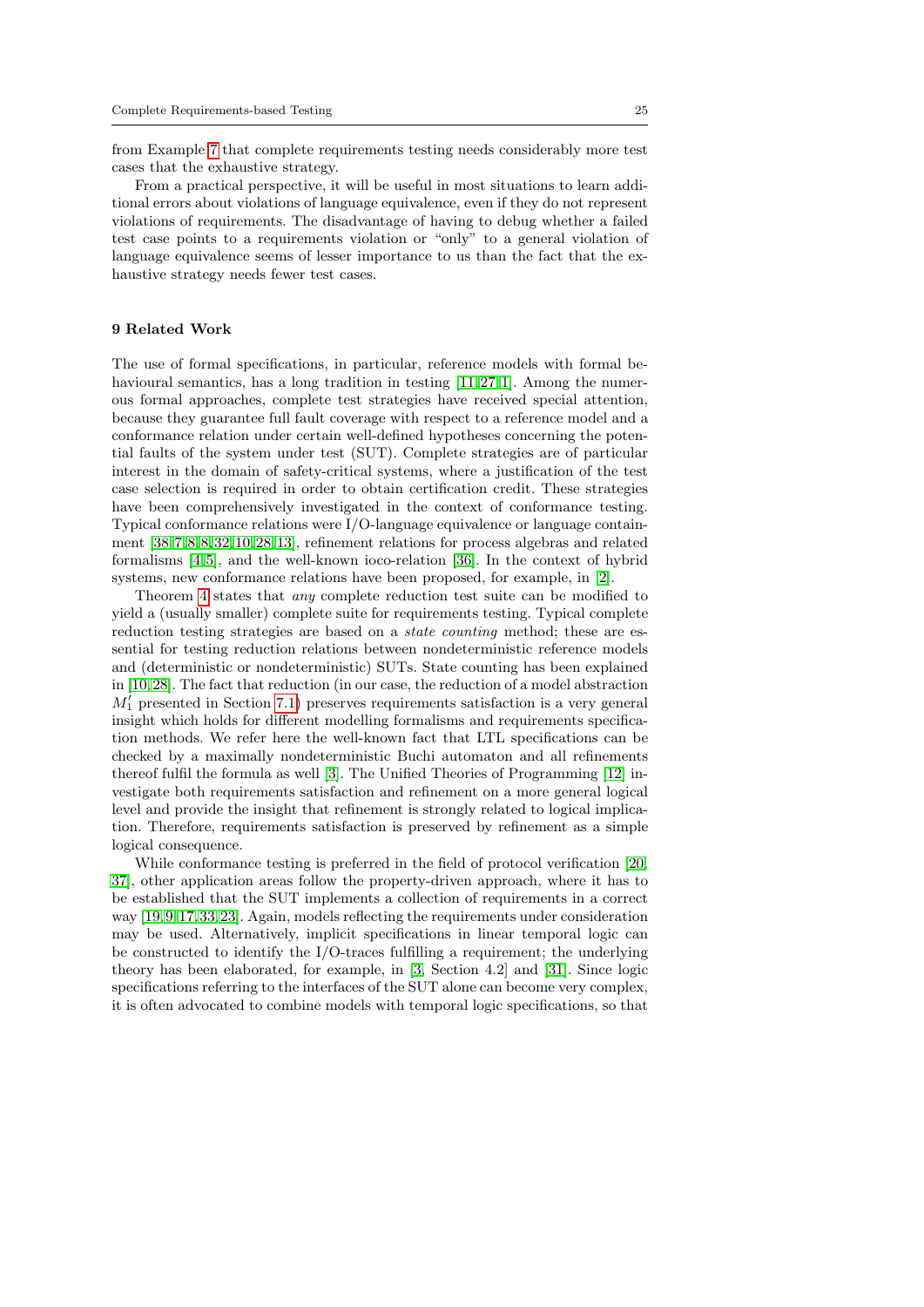the latter may also refer to internal states of the model, thereby simplifying the formulae [\[22,](#page-27-14) [23\]](#page-27-1).

When applied to complex real-world systems, complete FSM-based testing methods usually require very large test suites. This problem has been mitigated in recent years by abstraction techniques based on equivalence classes and symbolic state machines, see, for example, [\[16,](#page-26-2)[26\]](#page-27-15): the original FSM-based test generation algorithms can be applied to abstractions of more complex models, such as extended finite state machines or UML state machines. Examples presented in [\[25\]](#page-27-16) show that these abstraction techniques allow for complete testing of quite complex control systems with feasible effort.

# <span id="page-25-0"></span>10 Conclusion

In this paper, a notion for specifying elementary and composite requirements in deterministic finite state machine models has been defined. Two black-box testing strategies proving or disproving that an implementation satisfies these requirements have been presented. The first is exhaustive in the sense that every implementation violating the requirement will fail at least one test case generated according to the strategy. Failing a test case implies that the SUT is not language equivalent to the reference model, but may not necessarily mean that the implementation violates the requirement. The second is complete in the sense that it is exhaustive and guarantees that failing a test case alway implies that the system under test violates the requirement. The exhaustiveness and completeness properties, respectively, of the test suites generated according to these strategies hold under the assumption that the implementation has no more than  $m \geq n$  states, where  $n$  is the known number of states in the reference model.

The implementation of the first strategy is based on the H-method. Using a real-world application, it is demonstrated that the first strategy frequently requires significantly less test cases than a complete method establishing language equivalence by means of the original H-method. Therefore, the new method is well-suited for testing a selection of critical requirements with guaranteed fault coverage, while less critical requirements can be tested in the conventional way, using heuristics for test case generation.

The implementation of the second strategy is based on a state counting method which has been originally used to test for language inclusion. While the second strategy leads to smaller test suites in comparison to complete methods showing language inclusion, it usually results in more test cases than needed for establishing language equivalence. Consequently, it is of more theoretical interest, at least if a model can be constructed that is equivalent to the desired behaviour of the implementation.

Acknowledgements The authors would like to thank Robert Sachtleben for pointing out important details about the complexity of state counting methods.

# References

<span id="page-25-1"></span>1. Anand, S., Burke, E.K., Chen, T.Y., Clark, J.A., Cohen, M.B., Grieskamp, W., Harman, M., Harrold, M.J., McMinn, P.: An orchestrated survey of methodologies for automated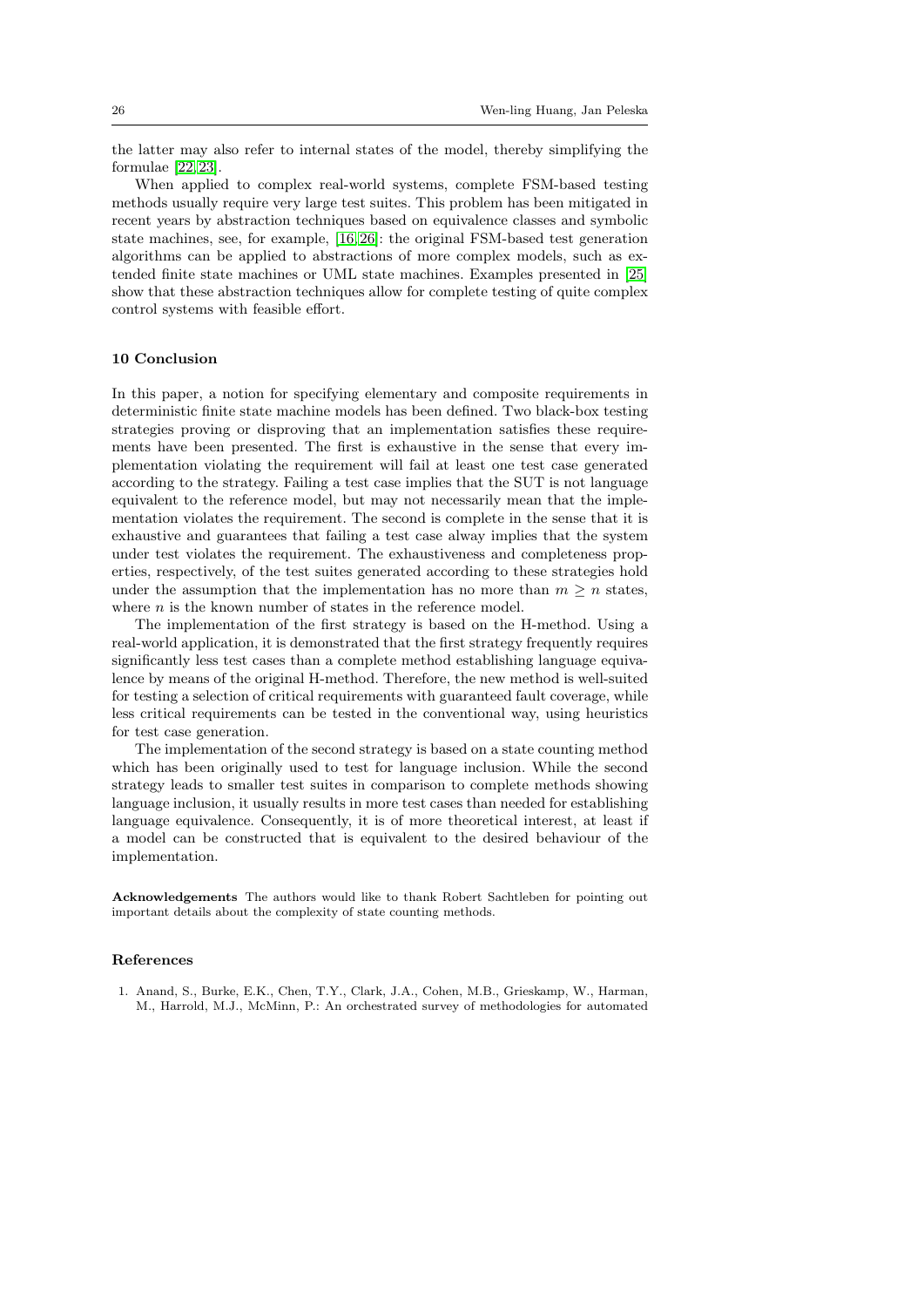software test case generation. Journal of Systems and Software 86(8), 1978–2001 (2013)

- <span id="page-26-12"></span>2. Araujo, H.L.S., Carvalho, G., Mohaqeqi, M., Mousavi, M.R., Sampaio, A.: Sound conformance testing for cyber-physical systems: Theory and implementation. Sci. Comput. Program. 162, 35–54 (2018). DOI 10.1016/j.scico.2017.07.002. URL [https://doi.org/](https://doi.org/10.1016/j.scico.2017.07.002) [10.1016/j.scico.2017.07.002](https://doi.org/10.1016/j.scico.2017.07.002)
- <span id="page-26-13"></span>3. Baier, C., Katoen, J.: Principles of model checking. MIT Press (2008)
- <span id="page-26-10"></span>4. Cavalcanti, A., Gaudel, M.: Testing for refinement in CSP. In: M.J. Butler, M.G. Hinchey, M.M. Larrondo-Petrie (eds.) Formal Methods and Software Engineering, 9th International Conference on Formal Engineering Methods, ICFEM 2007, Boca Raton, FL, USA, November 14-15, 2007, Proceedings, Lecture Notes in Computer Science, vol. 4789, pp. 151–170. Springer (2007). DOI 10.1007/978-3-540-76650-6\ 10. URL [https://doi.org/10.1007/978-3-540-76650-6\\_10](https://doi.org/10.1007/978-3-540-76650-6_10)
- <span id="page-26-11"></span>5. Cavalcanti, A., Gaudel, M.C.: Testing for refinement in circus. Acta Inf. 48(2), 97–147 (2011)
- <span id="page-26-0"></span>6. CENELEC: EN 50128:2011 Railway applications - Communication, signalling and processing systems - Software for railway control and protection systems (2011)
- <span id="page-26-8"></span>7. Chow, T.S.: Testing software design modeled by finite-state machines. IEEE Transactions on Software Engineering SE-4(3), 178–186 (1978)
- <span id="page-26-6"></span>8. Dorofeeva, R., El-Fakih, K., Yevtushenko, N.: An improved conformance testing method. In: F. Wang (ed.) Formal Techniques for Networked and Distributed Systems - FORTE 2005, 25th IFIP WG 6.1 International Conference, Taipei, Taiwan, October 2-5, 2005, Proceedings, Lecture Notes in Computer Science, vol. 3731, pp. 204–218. Springer (2005). DOI 10.1007/11562436 16. URL [https://doi.org/10.1007/11562436\\_16](https://doi.org/10.1007/11562436_16)
- <span id="page-26-15"></span>9. Fernandez, J., Mounier, L., Pachon, C.: Property oriented test case generation. In: A. Petrenko, A. Ulrich (eds.) Formal Approaches to Software Testing, Third International Workshop on Formal Approaches to Testing of Software, FATES 2003, Montreal, Quebec, Canada, October 6th, 2003, Lecture Notes in Computer Science, vol. 2931, pp. 147–163. Springer (2003). DOI 10.1007/978-3-540-24617-6 11. URL [https:](https://doi.org/10.1007/978-3-540-24617-6_11) [//doi.org/10.1007/978-3-540-24617-6\\_11](https://doi.org/10.1007/978-3-540-24617-6_11)
- <span id="page-26-7"></span>10. Hierons, R.M.: Testing from a nondeterministic finite state machine using adaptive state counting. IEEE Trans. Computers 53(10), 1330–1342 (2004). DOI 10.1109/TC.2004.85. URL <http://doi.ieeecomputersociety.org/10.1109/TC.2004.85>
- <span id="page-26-9"></span>11. Hierons, R.M., Bogdanov, K., Bowen, J.P., Cleaveland, R., Derrick, J., Dick, J., Gheorghe, M., Harman, M., Kapoor, K., Krause, P.J., Lüttgen, G., Simons, A.J.H., Vilkomir, S.A., Woodward, M.R., Zedan, H.: Using formal specifications to support testing. ACM Comput. Surv. 41(2), 9:1–9:76 (2009). DOI 10.1145/1459352.1459354. URL [https://doi.org/10.](https://doi.org/10.1145/1459352.1459354) [1145/1459352.1459354](https://doi.org/10.1145/1459352.1459354)

<span id="page-26-14"></span>12. Hoare, C.A.R., Jifeng, H.: Unifying Theories of Programming. Prentice-Hall (1998)

- <span id="page-26-1"></span>13. Huang, W., Peleska, J.: Complete model-based equivalence class testing. Software Tools for Technology Transfer 18(3), 265–283 (2016). DOI 10.1007/s10009-014-0356-8. URL <http://dx.doi.org/10.1007/s10009-014-0356-8>
- <span id="page-26-3"></span>14. Huang, W., Peleska, J.: Safety-complete test suites. In: N. Yevtushenko, A.R. Cavalli, H. Yenigün (eds.) Testing Software and Systems - 29th IFIP WG 6.1 International Conference, ICTSS 2017, St. Petersburg, Russia, October 9-11, 2017, Proceedings, Lecture Notes in Computer Science, vol. 10533, pp. 145–161. Springer (2017). DOI 10.1007/978-3-319-67549-7 9. URL [https://doi.org/10.1007/978-3-319-67549-7\\_9](https://doi.org/10.1007/978-3-319-67549-7_9)
- <span id="page-26-4"></span>15. Huang, W.l., Ozoguz, S., Peleska, J.: Safety-complete test suites. Software Quality Journal ¨ (2018). DOI 10.1007/s11219-018-9421-y. Https://doi.org/10.1007/s11219-018-9421-y
- <span id="page-26-2"></span>16. Huang, W.l., Peleska, J.: Complete model-based equivalence class testing for nondeterministic systems. Formal Aspects of Computing 29(2), 335–364 (2017). DOI 10.1007/s00165-016-0402-2. URL <http://dx.doi.org/10.1007/s00165-016-0402-2>
- <span id="page-26-16"></span>17. Li, S., Qi, Z.: Property-oriented testing: An approach to focusing testing efforts on behaviours of interest. In: S. Beydeda, V. Gruhn, J. Mayer, R.H. Reussner, F. Schweiggert (eds.) Testing of Component-Based Systems and Software Quality, Proceedings of SO-QUA 2004 (First International Workshop on Software Quality) and TECOS 2004 (Workshop Testing Component-Based Systems), LNI, vol. 58, pp. 191–206. GI (2004). URL <http://subs.emis.de/LNI/Proceedings/Proceedings58/article3512.html>
- <span id="page-26-5"></span>18. Luo, G., Bochmann, G., Petrenko, A.: Test selection based on communicating nondeterministic finite-state machines using a generalized wp-method. IEEE Trans. Software Eng. 20(2), 149–162 (1994). DOI 10.1109/32.265636. URL [http://doi.ieeecomputersociety.](http://doi.ieeecomputersociety.org/10.1109/32.265636) [org/10.1109/32.265636](http://doi.ieeecomputersociety.org/10.1109/32.265636)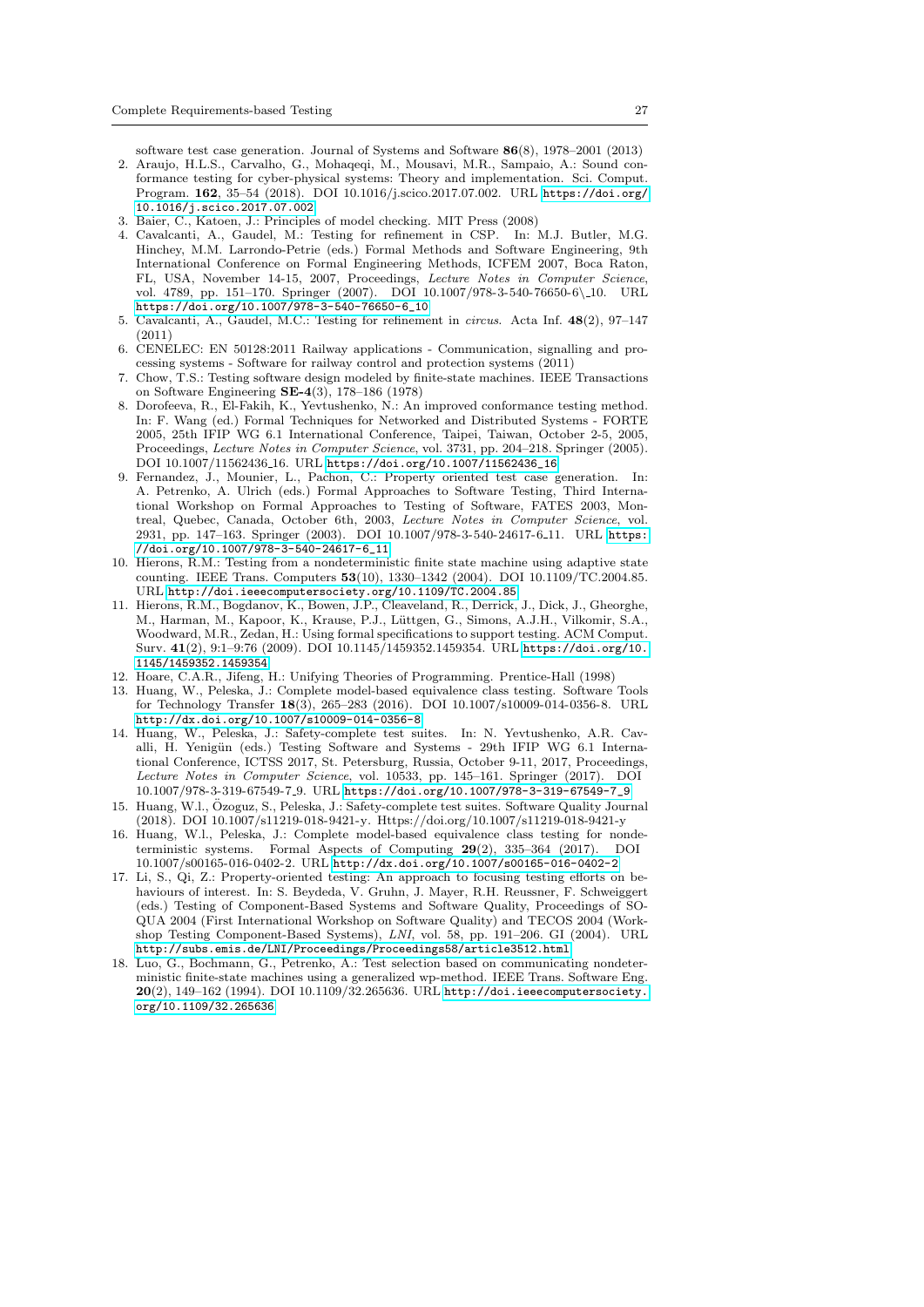- <span id="page-27-11"></span>19. Machado, P.D.L., Silva, D.A., Mota, A.C.: Towards Property Oriented Testing. Electronic Notes in Theoretical Computer Science 184(Supplement C), 3–19 (2007). DOI 10. 1016/j.entcs.2007.06.001. URL [http://www.sciencedirect.com/science/article/pii/](http://www.sciencedirect.com/science/article/pii/S157106610700432X) [S157106610700432X](http://www.sciencedirect.com/science/article/pii/S157106610700432X)
- <span id="page-27-2"></span>20. Mizuno, T., Higashino, T., Shiratori, N. (eds.): Protocol Test Systems, 7th workshop 7th IFIP WG 6.1 international workshop on protocol text systems. IFIP Advances in Information and Communication Technology. Springer Science+Business Media Dordrecht (1995)
- <span id="page-27-0"></span>21. Object Management Group: OMG Systems Modeling Language (OMG SysML), Version 1.5. Tech. rep., Object Management Group (2017).<Http://www.omg.org/spec/SysML/1.5>
- <span id="page-27-14"></span>22. Peleska, J.: Model-based avionic systems testing for the airbus family. In: 23rd IEEE European Test Symposium, ETS 2018, Bremen, Germany, May 28 - June 1, 2018, pp. 1–10. IEEE (2018). DOI 10.1109/ETS.2018.8400703. URL [https://doi.org/10.1109/](https://doi.org/10.1109/ETS.2018.8400703) [ETS.2018.8400703](https://doi.org/10.1109/ETS.2018.8400703)
- <span id="page-27-1"></span>23. Peleska, J., Brauer, J., Huang, W.: Model-based testing for avionic systems proven benefits and further challenges. In: T. Margaria, B. Steffen (eds.) Leveraging Applications of Formal Methods, Verification and Validation. Industrial Practice - 8th International Symposium, ISoLA 2018, Limassol, Cyprus, November 5-9, 2018, Proceedings, Part IV, Lecture Notes in Computer Science, vol. 11247, pp. 82–103. Springer (2018). DOI 10.1007/978-3-030-03427-6\ 11. URL [https://doi.org/10.1007/978-3-030-03427-6\\_11](https://doi.org/10.1007/978-3-030-03427-6_11)
- <span id="page-27-5"></span>24. Peleska, J., Huang, W.: Test Automation - Foundations and Applications of Model-based Testing. University of Bremen (2019). URL [http://www.informatik.uni-bremen.de/](http://www.informatik.uni-bremen.de/agbs/jp/papers/test-automation-huang-peleska.pdf) [agbs/jp/papers/test-automation-huang-peleska.pdf](http://www.informatik.uni-bremen.de/agbs/jp/papers/test-automation-huang-peleska.pdf). Lecture notes
- <span id="page-27-16"></span>25. Peleska, J., Huang, W., Hübner, F.: A novel approach to HW/SW integration testing of route-based interlocking system controllers. In: T. Lecomte, R. Pinger, A. Romanovsky (eds.) Reliability, Safety, and Security of Railway Systems. Modelling, Analysis, Verification, and Certification - First International Conference, RSSRail 2016, Paris, France, June 28-30, 2016, Proceedings, Lecture Notes in Computer Science, vol. 9707, pp. 32–49. Springer (2016). DOI 10.1007/978-3-319-33951-1 3. URL [http://dx.doi.org/10.1007/](http://dx.doi.org/10.1007/978-3-319-33951-1_3) [978-3-319-33951-1\\_3](http://dx.doi.org/10.1007/978-3-319-33951-1_3)
- <span id="page-27-15"></span>26. Petrenko, A.: Towards testing from finite state machines with symbolic inputs and outputs. In: A. Wasowski, R.F. Paige, Ø. Haugen (eds.) Proceedings of the 21th ACM/IEEE International Conference on Model Driven Engineering Languages and Systems, MOD-ELS 2018, Copenhagen, Denmark, October 14-19, 2018, p. 187. ACM (2018). DOI 10.1145/3239372.3242894. URL <https://doi.org/10.1145/3239372.3242894>
- <span id="page-27-9"></span>27. Petrenko, A., Simao, A., Maldonado, J.C.: Model-based testing of software and systems: Recent advances and challenges. Int. J. Softw. Tools Technol. Transf. 14(4), 383–386 (2012). DOI 10.1007/s10009-012-0240-3. URL [http://dx.doi.org/10.1007/](http://dx.doi.org/10.1007/s10009-012-0240-3) [s10009-012-0240-3](http://dx.doi.org/10.1007/s10009-012-0240-3)
- <span id="page-27-7"></span>28. Petrenko, A., Yevtushenko, N.: Adaptive testing of deterministic implementations specified by nondeterministic fsms. In: Testing Software and Systems, no. 7019 in Lecture Notes in Computer Science, pp. 162–178. Springer, Berlin, Heidelberg (2011)
- <span id="page-27-8"></span>29. Petrenko, A., Yevtushenko, N.: Adaptive testing of nondeterministic systems with FSM. In: 15th International IEEE Symposium on High-Assurance Systems Engineering, HASE 2014, Miami Beach, FL, USA, January 9-11, 2014, pp. 224–228. IEEE Computer Society (2014). DOI 10.1109/HASE.2014.39. URL <http://dx.doi.org/10.1109/HASE.2014.39>
- <span id="page-27-3"></span>30. RTCA SC-205/EUROCAE WG-71: Software Considerations in Airborne Systems and Equipment Certification. Tech. Rep. RTCA/DO-178C, RTCA Inc, 1140 Connecticut Avenue, N.W., Suite 1020, Washington, D.C. 20036 (2011)
- <span id="page-27-13"></span>31. Safra, S.: On the complexity of omega-automata. In: Proceedings of the 29th Annual Symposium on Foundations of Computer Science, SFCS '88, pp. 319–327. IEEE Computer Society, Washington, DC, USA (1988). DOI 10.1109/SFCS.1988.21948. URL [https:](https://doi.org/10.1109/SFCS.1988.21948) [//doi.org/10.1109/SFCS.1988.21948](https://doi.org/10.1109/SFCS.1988.21948)
- <span id="page-27-10"></span>32. Sim˜ao, A., Petrenko, A., Yevtushenko, N.: On reducing test length for FSMs with extra states. Software Testing, Verification and Reliability 22(6), 435–454 (2012). DOI 10.1002/ stvr.452. URL <https://onlinelibrary.wiley.com/doi/abs/10.1002/stvr.452>
- <span id="page-27-12"></span>33. Skoković, P., Rakić-Skoković, M.: Requirements-based testing process in practice. International Journal of Industrial Engineering and Management (IJIEM) 1(4), 155 – 161 (2010)
- <span id="page-27-6"></span>34. Starke, P.H.: Abstract Automata. Elsevier, North-Holland, Amsterdam (1972)
- <span id="page-27-4"></span>35. Tretmans, J.: Conformance testing with labelled transition systems: Implementation relations and test generation. Computer Networks and ISDN Systems 29(1), 49–79 (1996)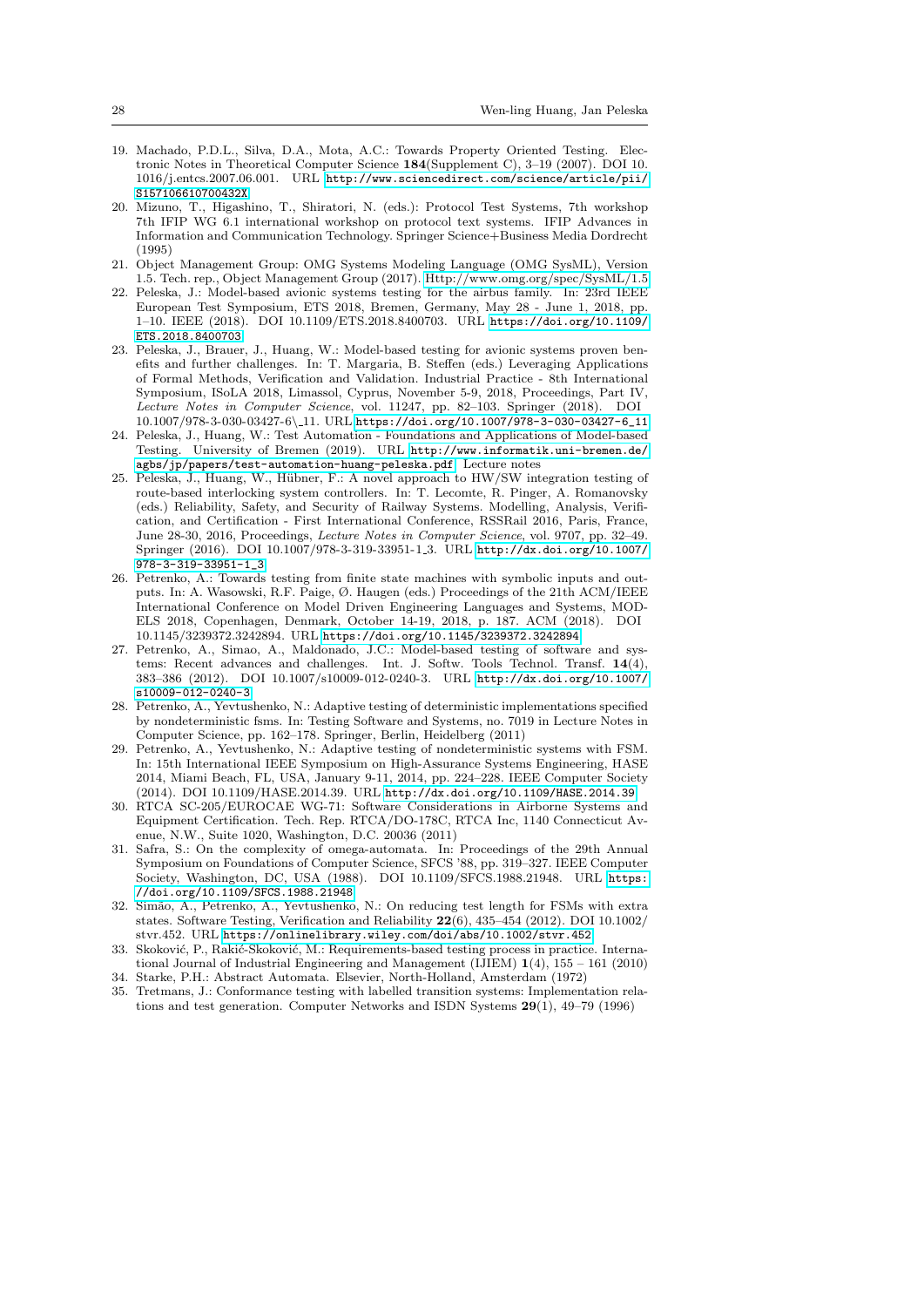- <span id="page-28-3"></span>36. Tretmans, J.: Test generation with inputs, outputs and repetitive quiescence. Software-Concepts and Tools 17, 103–120 (1996)
- <span id="page-28-4"></span>37. Tretmans, J., Kars, P., Brinksma, E.: Protocol conformance testing: A formal perspective on ISO IS-9646. In: J. Kroon, R.J. Heijink, E. Brinksma (eds.) Protocol Test Systems, IV, Proceedings of the IFIP TC6/WG6.1 Fourth International Workshop on Protocol Test Systems, Leidschendam, The Netherlands, 15-17 October, 1991, IFIP Transactions, vol. C-3, pp. 131–142. North-Holland (1991)
- <span id="page-28-2"></span>38. Vasilevskii, M.P.: Failure diagnosis of automata. Kibernetika (Transl.) 4, 98–108 (1973)
- <span id="page-28-0"></span>39. Whalen, M.W., Rajan, A., Heimdahl, M.P.E., Miller, S.P.: Coverage metrics for requirements-based testing. In: L.L. Pollock, M. Pezzè (eds.) Proceedings of the ACM/SIGSOFT International Symposium on Software Testing and Analysis, ISSTA 2006, Portland, Maine, USA, July 17-20, 2006, pp. 25–36. ACM (2006). DOI 10.1145/1146238. 1146242. URL <https://doi.org/10.1145/1146238.1146242>

# <span id="page-28-1"></span>A Tool Support and Resources

The test suites presented in the examples above have been generated using the open source library fsmlib-cpp. The library is downloaded, compiled, and some executables are created according to the instructions given in [\[24,](#page-27-5) Appendix B]. After that, an executable fsm-generator is available which allows for test suite generation according to various strategies without having to write own main programs accessing the library classes and their methods.

Reference model  $M$  and SUT model  $S$  from Example [2](#page-6-3) can be found in the fsmlib-cpp installation, directory

#### resources/complete-requirements-based-testing/Example-2-3-4

as files M.csv and S.csv, respectively (deterministic FSMs can be specified in CSV format as explained in [\[24,](#page-27-5) Appendix B]).

To re-generate the H-method test suite checking language equivalence as described in Example [4,](#page-12-2) change into the Example-2-3-4-directory and type command

#### <path-to-executable>/fsm-generator -h -a 0 M.csv

Option -a specifies the maximal number of additional states allowed in the SUT, so this generation creates an H-test suite from M which is complete for language equivalence testing under the assumption that  $S$  does not have more states than M.

For generating the exhaustive requirements test suite from  $M$  and  $R$  according to Example [4,](#page-12-2) the abstraction  $M_1$  has to be manually created from M and R as specified in Example [2.](#page-6-3) This DFSM is also stored in the Example-2-3-4 directory as file M1.csv. The exhaustive requirements test suite is now generated by command

<path-to-executable>/fsm-generator -s -h -a 0 M.csv M1.csv

The -s parameter specifies requirements-based testing, and in such a case, a second FSM specification file (here: M1.csv) is expected as parameter. This call to the generator creates exactly the test suite with the 4 test cases shown in Example [4](#page-12-2) for requirements-based testing according to Theorem [2.](#page-11-3)

For generating the test suites related to the Fasten-Seat-Belt and Return-to-Seat-Sign controller described in Section [6,](#page-12-0) change into directory

#### resources/complete-requirements-based-testing/Section-6

The reference model described in Section [6](#page-12-0) is stored in this directory as FSBRTSX.csv (note that the csv-file uses other state names than the  $s_i$  shown in Table [1\)](#page-13-0). The DFSM abstraction created from requirement  $\mathbf{R}_1$  is contained in file FSBRTSX-ABS-R1.csv. To re-create the test suites for different values of  $m - n$  as specified in Table [3,](#page-15-1) column  $\mathbf{R}_1$ , use commands